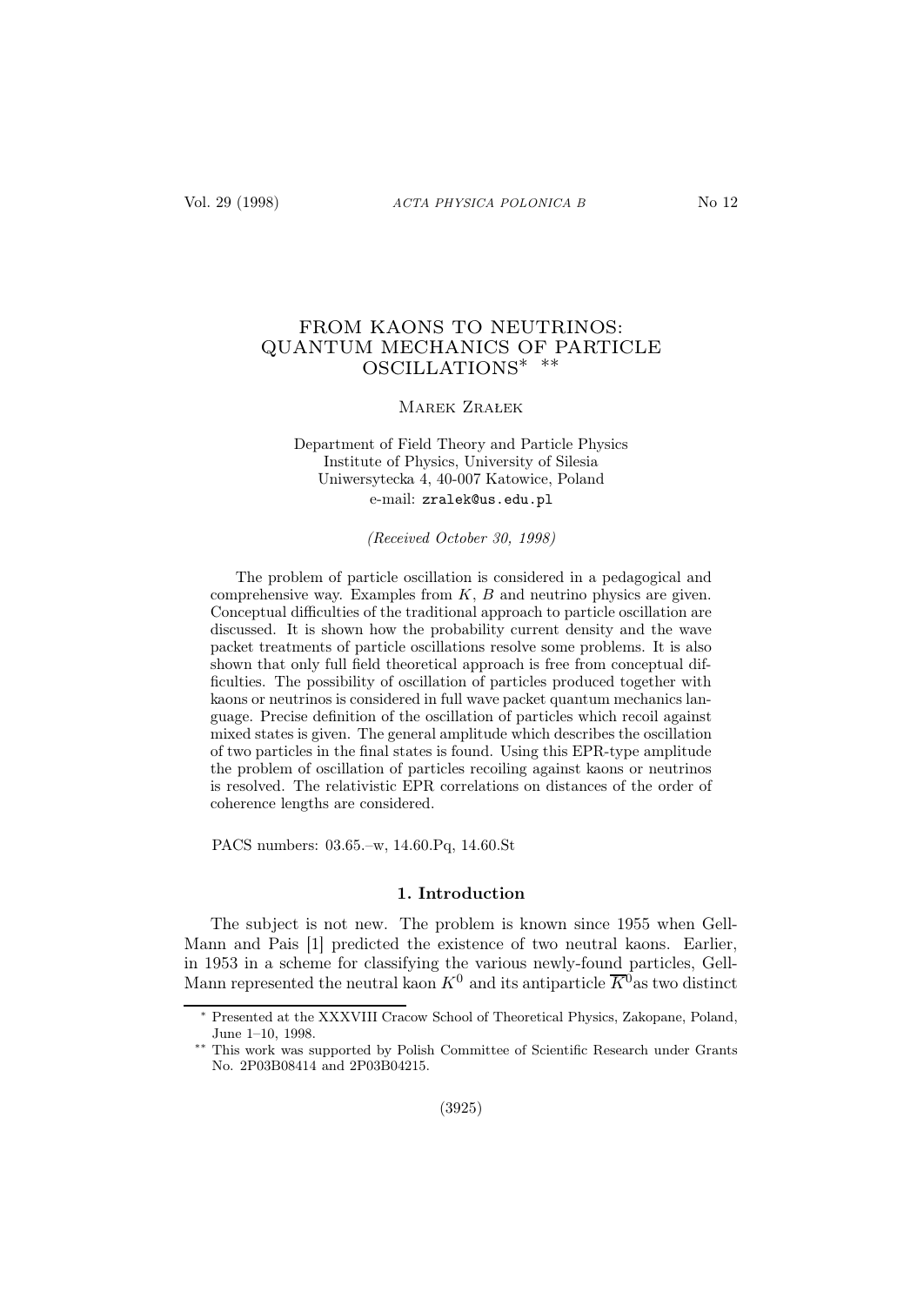particles. The decay of both particles into  $\pi^+\pi^-$  was observed. If so, how do we know which particle has originated it: the  $K^0$  or the  $\overline{K}{}^0$ ? The problem has been solved by realizing that what we observe is the mixture of two states,  $K^0$  and  $\overline{K}{}^0$ :

$$
|K_{\rm S}\rangle = \frac{1}{\left[2\left(1+|\varepsilon|^2\right)\right]^{1/2}}\left[\left(1+\varepsilon\right)|K^0\right\rangle + \left(1-\varepsilon\right)|\overline{K}^0\rangle\right],\tag{1}
$$

$$
|K_{\mathcal{L}}\rangle = \frac{1}{\left[2\left(1+|\varepsilon|^2\right)\right]^{1/2}}\left[\left(1+\varepsilon\right)|K^0\right\rangle - \left(1-\varepsilon\right)|\overline{K}^0\rangle\right],\tag{2}
$$

where  $\varepsilon$  is a small, complex, later measured parameter responsible for CP symmetry breaking [2]. In this way first time the interference between states of slightly different masses has appeared in quantum mechanics. Inspired by the work of Gell-Mann and Pais, Bruno Pontecorvo turned to consider the possibility of quantum mechanical mixing in another neutral particle the neutrino. In 1957 he first suggested that a neutrino may oscillate into its antipartner [3]. Oscillation among the different kinds of neutrinos was then proposed by Maki, Nakagawa and Sakata in 1962 [4] and later by many others [5].

The neutral  $K^0$ – $\overline{K}$ <sup>0</sup> boson system is not the only one where the quantum mechanical mass mixing can be considered. We can expect to observe the same phenomena in other neutral boson systems:  $D^0$ - $\overline{D}{}^0$  and  $B^0$ - $\overline{B}{}^0$ . Generally, flavour oscillations of particles can occur when states produced and detected in a given experiment, are superpositions of two or more eigenstates with different masses. The oscillation of  $K$  and  $B$  meson has been observed experimentally in 1961 [6] and later [7] and has been used to place stringent constraints on physics beyond the Standard Model. If neutrinos are massive and oscillate it is possible to resolve the well-known solar neutrino problem [8]. There are also first experiments in which the neutrino oscillations are observed [9].

The flavour oscillation of particles is a very fascinating demonstration of quantum mechanics in the macroscopic world. It has served as a model for many interesting systems and problems. Various aspects of quantum mechanics, as for example coherence, decoherence, wave packets, measurements, similarity and differences between pure and mixed states, wave function collapse, EPR "paradox" are in action. On the other hand particle mixing is the place where fundamental symmetries and properties of fundamental interactions are studied. Discovering of the CP symmetry violation and the measurement of differences between neutral mesons masses are connected with  $K, B$  bosons mixing. Neutrino oscillations have a chance to be the first place where problem of neutrino masses can be resolved.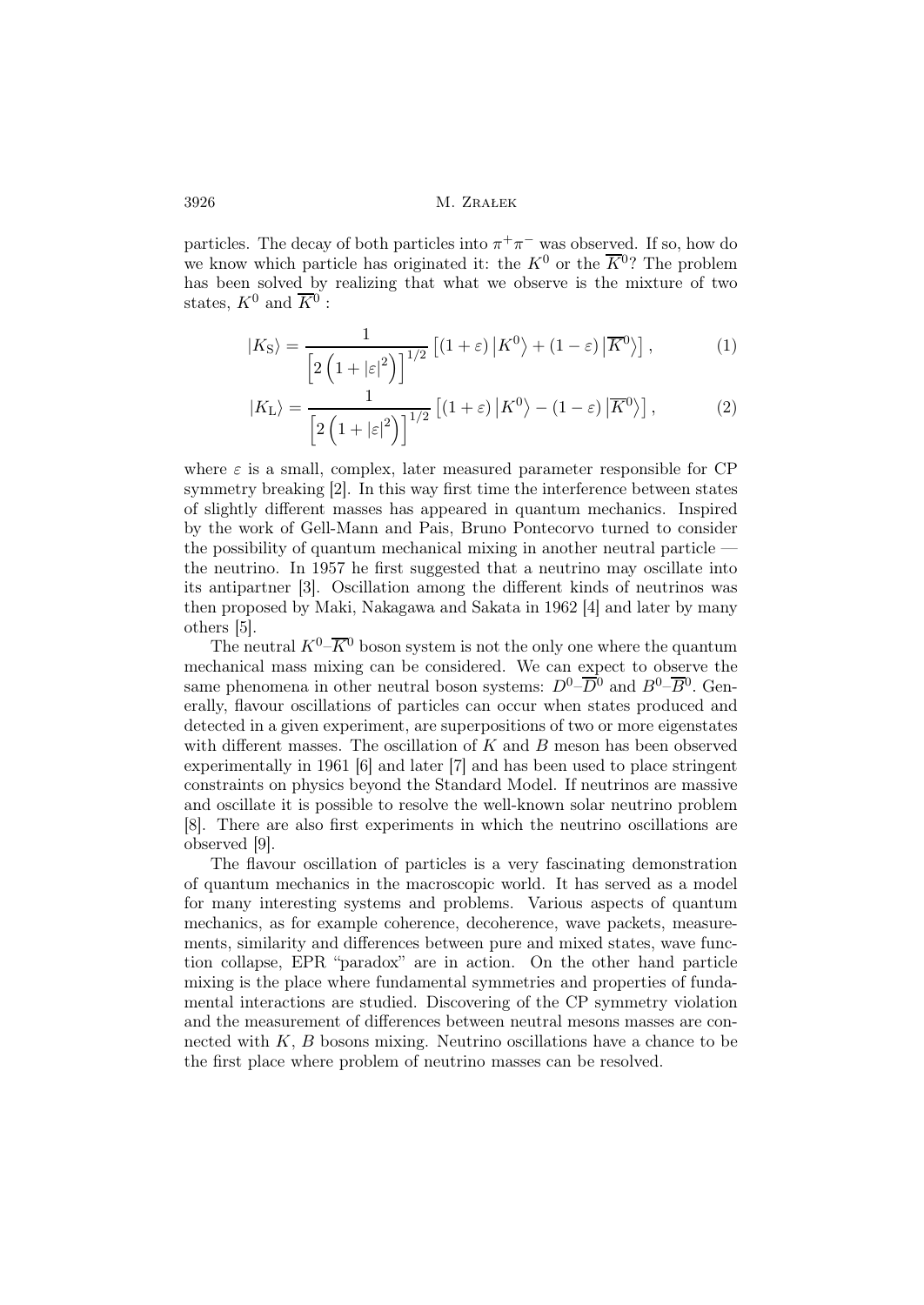In this review we will concentrate only on the quantum mechanical description of particle oscillations. Problems connected with testing of the fundamental interactions will not be discussed.

First of all we should mention that interference between states with different masses is not allowed in non-relativistic quantum mechanics. The Galilean invariance forbids a coherent superposition of such states (the so called Bargman superselection rule [10]). Beyond the non-relativistic limit such restrictions do not hold (which clearly follows from experiment). It means that all of our considerations should be done in relativistic quantum mechanics (nevertheless non-relativistic approximations are possible).

First, we would like to describe briefly the traditional approach to the particle oscillation problem. This treatment is simple and elegant but immediately raises a number of conceptual questions. We specify more of them (Chapter 2). Next we show the wave packet treatment, where some of the problems disappear (Chapter 3). The current density approach which is closely connected with the experimental setting, is described in Chapter 4. The problem of constructing the probability current density for a particle with undetermined mass is also considered there.

Next, in Chapter 5, we give some remarks on the field theoretical approach to particle oscillations. Usually (as in the case of neutrino oscillations) the oscillating particle is not directly observed. Only particles accompanying neutrinos, hadrons and charged leptons created in the decay are observed. The proper approach should take all these circumstances into account. The creation of the neutrino in the source, its propagation to the detector and the detection process are treated in the framework of quantum field theory as one large Feynman diagram.

In Chapter 6 we discuss the controversial problem of the oscillation of particles recoiling against kaons or neutrinos from the production process. A detailed approach using wave packets explains the problem of fourmomentum nonconservation raised in the literature.

In Chapter 7 we discuss the modern example of an Einstein–Podolsky– Rosen correlation in  $K^0 - \overline{K}^0$  and  $B^0 - \overline{B}^0$  systems. The amplitude approach does not entail the somewhat mysterious "collapse of the wave function" which is usually invoked to describe the EPR effects.

Finally in Chapter 8 we summarize our main conclusions.

# 2. Problems connected with the traditional approach to the particle oscillation

The usual description of kaon mixing phenomena can be found in many textbooks [11]. Suppose, that we produce  $K^0$  at  $t=0$  by the reaction

$$
\pi^- p \to K^0 \Lambda^0 \,. \tag{3}
$$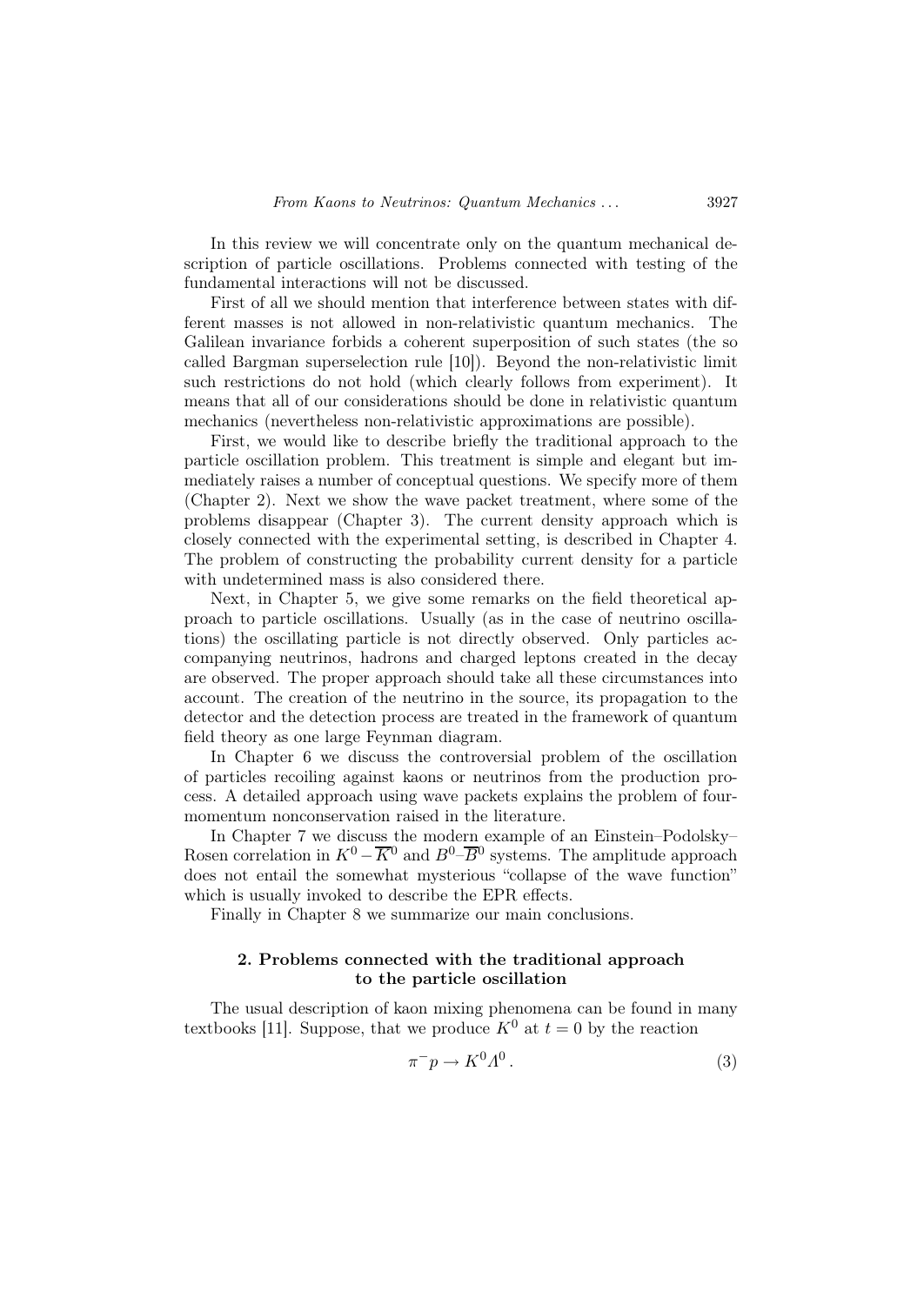From (1) and (2) the  $K^0$  state at  $t=0$  is

$$
\left|K^{0}\right\rangle = \sqrt{\frac{1+\left|\varepsilon\right|^{2}}{2\left(1+\varepsilon\right)^{2}}} \left(\left|K_{\mathrm{S}}\right\rangle + \left|K_{\mathrm{L}}\right\rangle\right). \tag{4}
$$

After time t, as  $|K_{\rm S}\rangle$  and  $|K_{\rm L}\rangle$  states are definite mass eigenstates, we have

$$
\left| K^{0}(t) \right\rangle = \sqrt{\frac{1+|\varepsilon|^{2}}{2(1+\varepsilon)^{2}}} \left( e^{-i \left( m_{\text{S}} - i \frac{\Gamma_{\text{S}}}{2} \right) t} \left| K_{\text{S}} \right\rangle + e^{-i \left( m_{\text{L}} - i \frac{\Gamma_{\text{L}}}{2} \right) t} \left| K_{\text{L}} \right\rangle \right), \quad (5)
$$

where  $m_{L(S)}$  and  $\Gamma_{L(S)}$  are masses and inverse mean lifetimes respectively of the long (short)-lived component of  $K$ .

The  $K^0(\overline{K}^0)$  fraction of the beam after time t is just

$$
P_{K^{0}\to K^{0}(\overline{K}^{0})}(t) = \left| \left\langle K^{0}(\overline{K}^{0}) \left| K^{0}(t) \right\rangle \right|^{2} \right|
$$
  
= 
$$
\frac{1}{4} \left[ e^{-\Gamma_{S}t} + e^{-\Gamma_{L}t} \pm 2e^{-\frac{1}{2}(\Gamma_{L} + \Gamma_{S})t} \cos(\Delta mt) \right], \quad (6)
$$

where  $\Delta m = m_{\rm L} - m_{\rm S}$ . From Eq. (6) we can see that the fraction of  $K^0(\overline{K}^0)$ becomes smaller (because of decay) and changes with time with frequency  $\omega = \Delta m/2\pi$ .

Neutrino oscillations are described in a very similar way [12]. Let us assume that at  $t = 0$  neutrino with flavour  $\alpha$  was born with momentum p perfectly defined (as for example neutrino  $\nu_{\mu}$  in the pion decay  $\pi^{+} \to \mu^{+} \nu_{\mu}$ ). At this time the neutrino state is described by

$$
|\Psi_{\alpha}(0)\rangle = \sum_{a} U_{\alpha a} |a\rangle , \qquad (7)
$$

where states  $|a\rangle$  are energy-momentum eigenstates for neutrinos with mass  $m_a$  and  $U_{\alpha a}$  are elements of a flavour-mass mixing matrix.

Then

$$
H |a\rangle = E_a |a\rangle , \qquad (8)
$$

where  $E_a = \sqrt{p^2 + m_a^2}$  with the same momentum p for each neutrino. After time  $t$  the state will evolve into

$$
|\Psi_{\alpha}(0)\rangle \to |\Psi_{\alpha}(t)\rangle = e^{-iHt} |\Psi_{\alpha}(0)\rangle = \sum_{a} U_{\alpha a} e^{-iE_{a}t} |a\rangle.
$$
 (9)

Then the probability that a neutrino born at  $t = 0$  with flavour  $\alpha$  at time t has flavour  $\beta$  is given by

$$
P_{\alpha \to \beta}(t) = |\langle \Psi_{\beta}(0) | \Psi_{\alpha}(t) \rangle|^2 = \left| \sum_{a=1}^{n} U_{\beta a}^* e^{-iE_a t} U_{\alpha a} \right|^2, \tag{10}
$$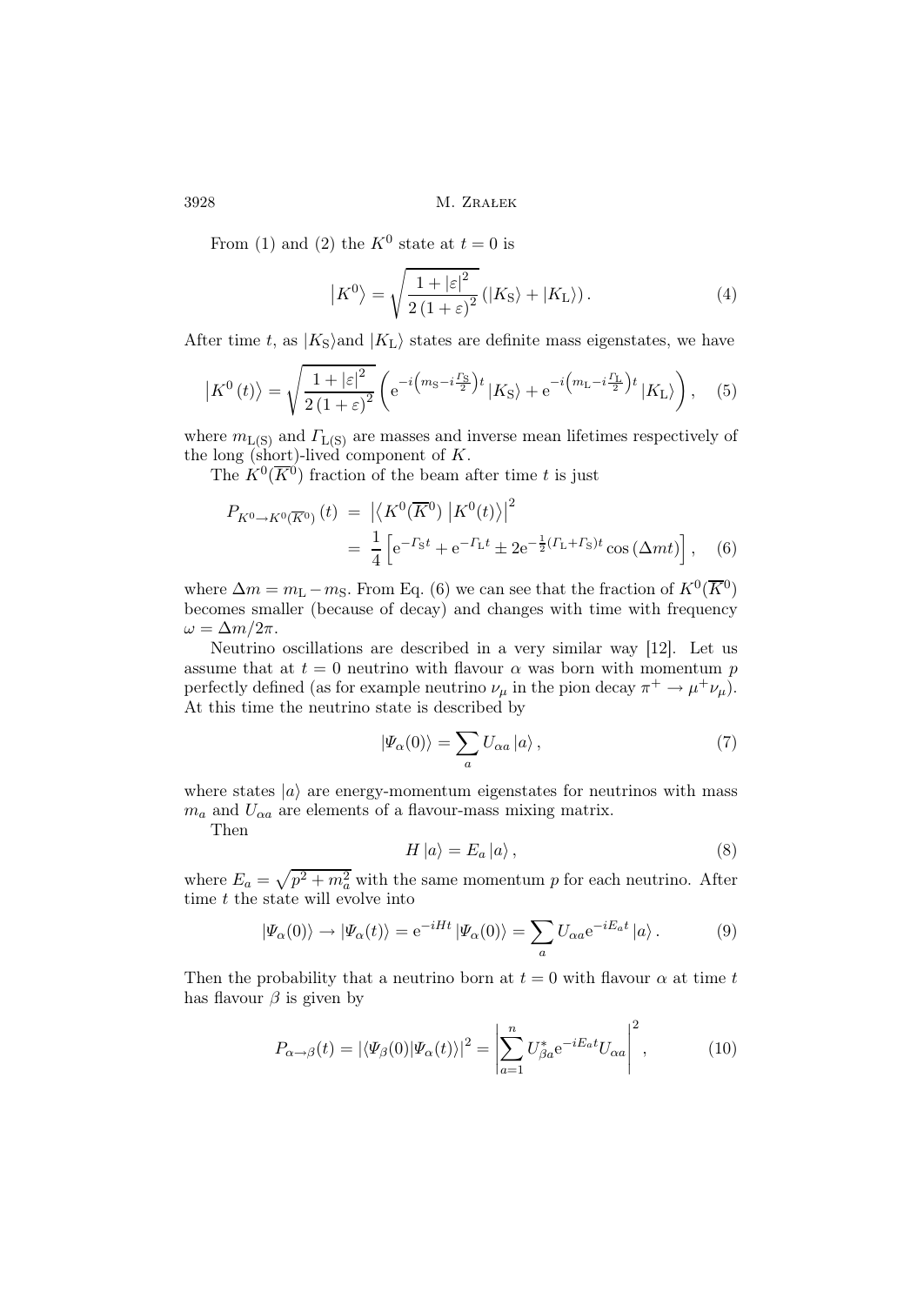where *n* is the number of interfering light neutrinos<sup>1</sup>.

Now usually relativistic approximations are made. As for real, light neutrinos  $p \gg m_a$ , we have

(i) 
$$
E_a \cong p + \frac{m_a^2}{2p},
$$

and

(ii) a neutrino born in  $x = 0$ , at time t will be approximately at position  $x \approx t$ .

Then from (10) we can find that the probability for our neutrino, born with flavour  $\alpha$ , to have new flavour  $\beta$  after travelling a distance x, is

$$
P_{\alpha \to \beta}(x) = \sum_{a=1}^{n} |U_{\beta a}|^2 |U_{\alpha a}|^2 + 2 \sum_{a>b} |U_{\beta a}^* U_{\alpha a} U_{\beta b} U_{\alpha b}^*| \cos \left(2\pi \frac{x}{L_{ab}} - \varphi_{ab;\alpha\beta}\right),\tag{11}
$$

where  $L_{ab}$ , known as *oscillation length* between  $\nu_a$  and  $\nu_b$  is defined by

$$
L_{ab} = \frac{4\pi p}{m_a^2 - m_b^2},\tag{12}
$$

and

$$
\varphi_{ab;\alpha\beta} = \arg \left( U^*_{\beta a} U_{\alpha a} U_{\beta b} U^*_{\alpha b} \right),\tag{13}
$$

are phases responsible for CP violation.

From (11) it follows that the oscillation will disappear (the  $P_{\alpha \to \beta}(x)$  does not depend on x) if (i) all neutrino masses are equal  $m_a = m_b$  and/or (ii) only diagonal elements of the mixing matrix  $U_{\alpha b}$  do not vanish.

The presented arguments seem to be clear and elegant but they are wrong. Many conceptual questions arise when we look at the presentation shown above. A complete treatment of particle oscillation must address the following additional issues.

(1) A necessary condition for particle oscillation to occur is that particle source and detector are localized within the region  $\Delta x$  much smaller than the oscillation length  $|L_{ab}|$ .

$$
|L_{ab}| \gg \Delta x \,. \tag{14}
$$

 $^{\rm 1}$  To prove Eq. (10) we have to assume that the scalar product of two eigenmomentum states  $\langle b | a \rangle = \delta_{ab}$ . This means that we must introduce some normalization volume and momentum and energy are quantized.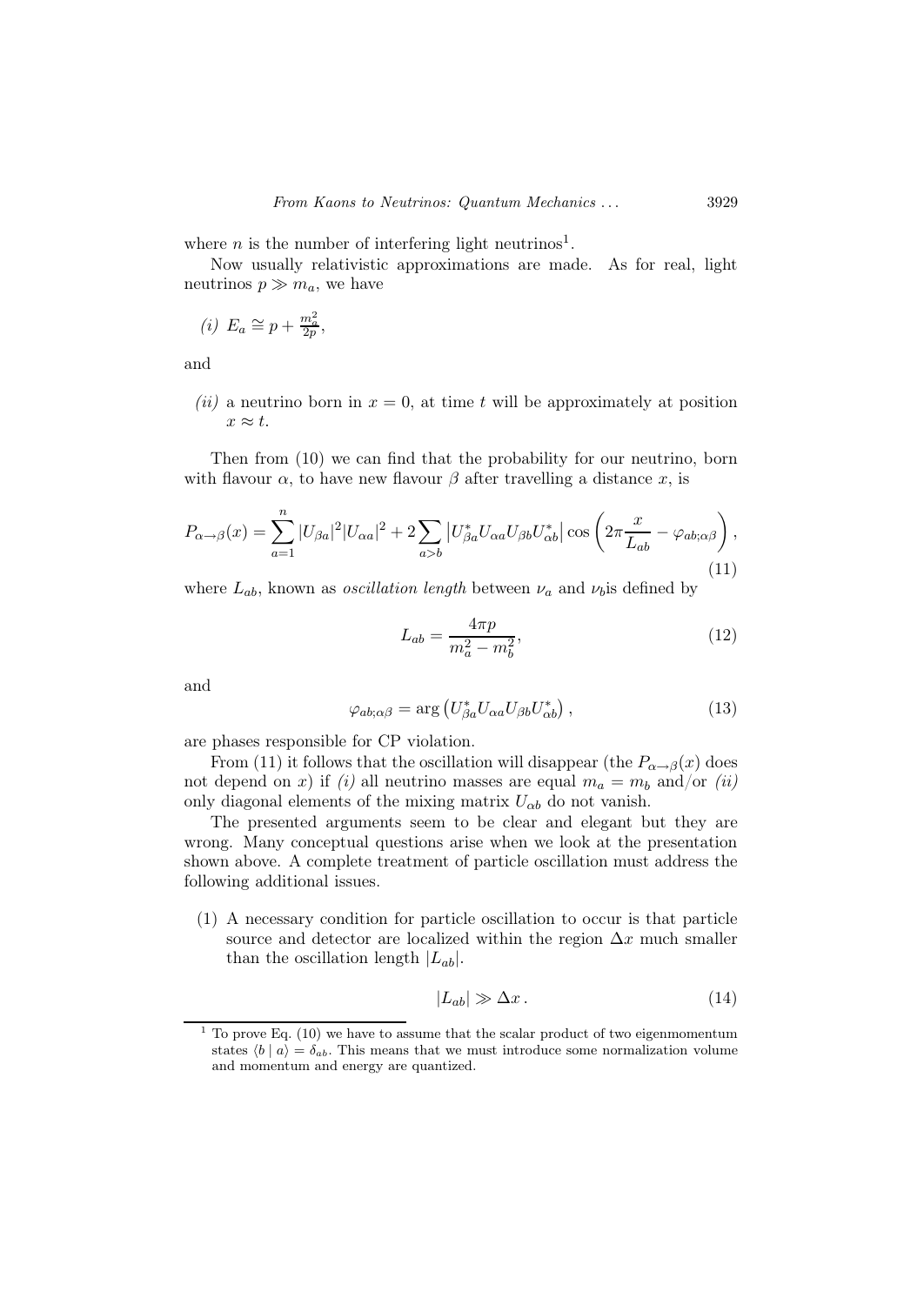(2) From Eqs (4) and (7) we see that different mass eigenstates are produced and detected coherently. This is possible only if the momentum (p) and energy  $(E)$  of the oscillating particle are spread in such a way that the error in  $m^2$  measurements given by

$$
\Delta m^{2} = \left[ (2E)^{2} (\Delta E)^{2} + (2p)^{2} (\Delta p)^{2} \right]^{1/2}
$$
 (15)

is larger than  $\left| m_a^2 - m_b^2 \right| \equiv |\Delta m_{ab}^2|,$ 

$$
\Delta m^2 \ge |\Delta m_{ab}^2|.\tag{16}
$$

If this condition is not satisfied and  $|m_a^2 - m_b^2| \ge \Delta m^2$ , then also

$$
\left|\Delta m_{ab}^2\right| \ge 2p\Delta p. \tag{17}
$$

But from the uncertainty relation  $\Delta x \geq \frac{1}{\Delta}$  $\frac{1}{\Delta p}$ , and Eq. (17) gives  $\Delta x \geq$  $\frac{2p}{|\Delta m^2_{ab}|}$  $=\frac{|L_{ab}|}{2\pi}$  $\frac{L_{ab}}{2\pi}$ , which is in contradiction with Eq. (14).

From both conditions described above we see that the oscillating particle state cannot be described by a plane wave with definite momentum [13] and the wave packet approach must be constructed.

- (3) The energy and momentum conservation in processes in which oscillating particles are created  $(e.g. \pi^- p \to AK^0 \text{ or } \pi^+ \to \mu^+ \nu_\mu)$  implies that different mass eigenstate components have different energy and momentum [14]. Approaches where all oscillating particles have the same momentum and different energies [11,12], or the same energies and different momenta [15–17] are conceptually not correct.
- (4) In the traditional approach to find the oscillation probability we calculate the wave functions' overlap (compare Eqs  $(6)$  and  $(10)$ ). This procedure gives the probability which depends on time. In the real experiment the distance between the source and the detector is known (not the moment in which the measurement is done). To transform  $P(t)$  into  $P(x)$  the classical formula  $x = vt$  is invoked. However to find the probability that the beam of particles produced at  $\vec{x} = 0$  will reach a physical detector at a distance  $\left|\vec{x}\right|$  the current density  $\vec{j}(\vec{x},t)$ Ĭ should be integrated over the surface of the detector and over the time of observation [18]

$$
P\left(\left|\vec{x}\right|, t_1 < t < t_2\right) = \int_{t_1}^{t_2} dt \int_{\partial A} \vec{dS} \cdot \vec{j} \left(\vec{x}, t\right).
$$
 (18)

In such an approach there is no problem of how to change  $t$  into  $x$ .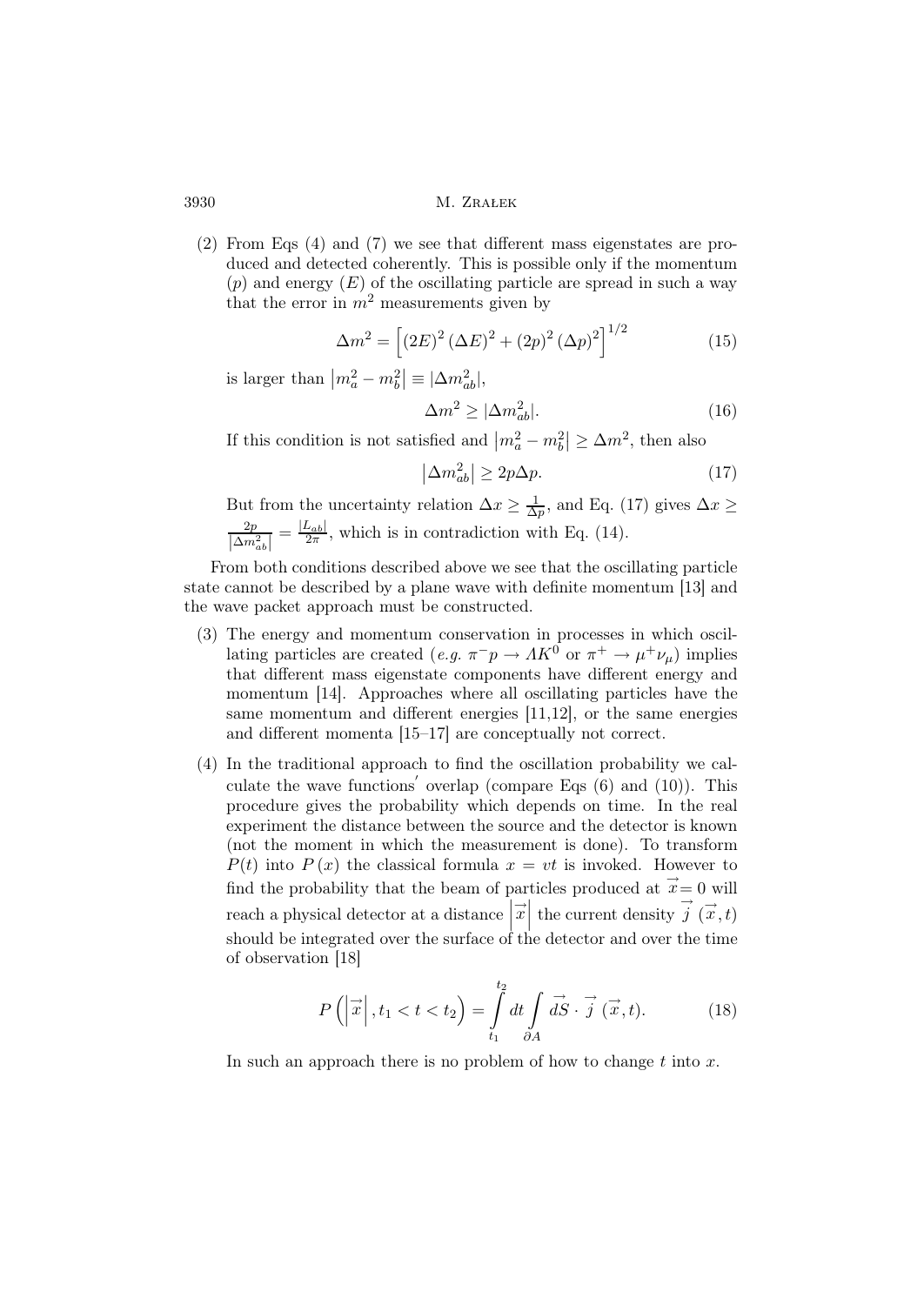(5) In case of neutrinos additional conceptual problems arise because neutrinos are not "seen" directly. The only things which can be "seen" are hadrons or/and charged leptons in points where neutrinos are produced and detected. So in a realistic description, the external (initial and final) particles should be described by wave packets, and the masseigenstate neutrinos should propagate from the production region to a detector [19, 20].

All points which have been mentioned above are not only purely academic. We do not try to derive in a more precise way something which is known from the beginning. We will see that the more precise approach to the particles' oscillation phenomenon gives us new predictions and elucidates mysteries in many points. On the other hand we will see quantum mechanics in action on macroscopic distances.

#### 3. The wave packet treatment of particle oscillation

The wave packet approach to neutrino oscillation was first proposed by Kayser [13] and later considered in more detail in [21, 22]. Nowadays the neutral boson oscillation is also treated in the same way. We will present the formalism for neutrinos, but everything can be repeated also for bosons.

In Eq. (7) states  $|a\rangle$  have definite energy and momentum (also the spin direction of neutrinos is defined) so for the sake of precision we should write

$$
|a\rangle \equiv |a; p\rangle = |a; \vec{p}, E, \sigma\rangle. \tag{19}
$$

We can easily construct a state with momentum distributed around a mean value  $\vec{p}_a$ . Let us assume that, instead of a plane wave, our new state  $|a\rangle$ (Eq. (20)) has a Gaussian form, which in the momentum representation, is given by

$$
\left\langle a; \vec{p} \mid a \right\rangle \equiv \Psi_a \left( \vec{p}, \vec{p}_a, \sigma_{pP} \right) = \frac{1}{\left[ \sqrt{2\pi} \sigma_{pP} \right]^{3/2}} \exp \left[ -\frac{\left( \vec{p} - \vec{p}_a \right)^2}{4\sigma_{pP}^2} \right], \tag{20}
$$

where the width  $\sigma_{p}p$  is the same for each massive neutrino in the production (P) process and the same along all three directions. The average momenta  $\overrightarrow{p_a}$  of the different mass eigenstates are determined by the kinematics of the production process.

In the wave packet approach, the flavour states  $|\Psi_{\alpha}(t)\rangle$  after time t (given by Eq. (9) in the plane wave formalism) are now

$$
|\varPsi_{\alpha}(t)\rangle\ =\ \sum_{a}U_{\alpha a}{\rm e}^{-iHt}\int d^3p\, \Big|\, a; \stackrel{\rightharpoonup}{p}\ \Big\rangle\Big\langle a; \stackrel{\rightharpoonup}{p}\ \Big|\, a\Big\rangle
$$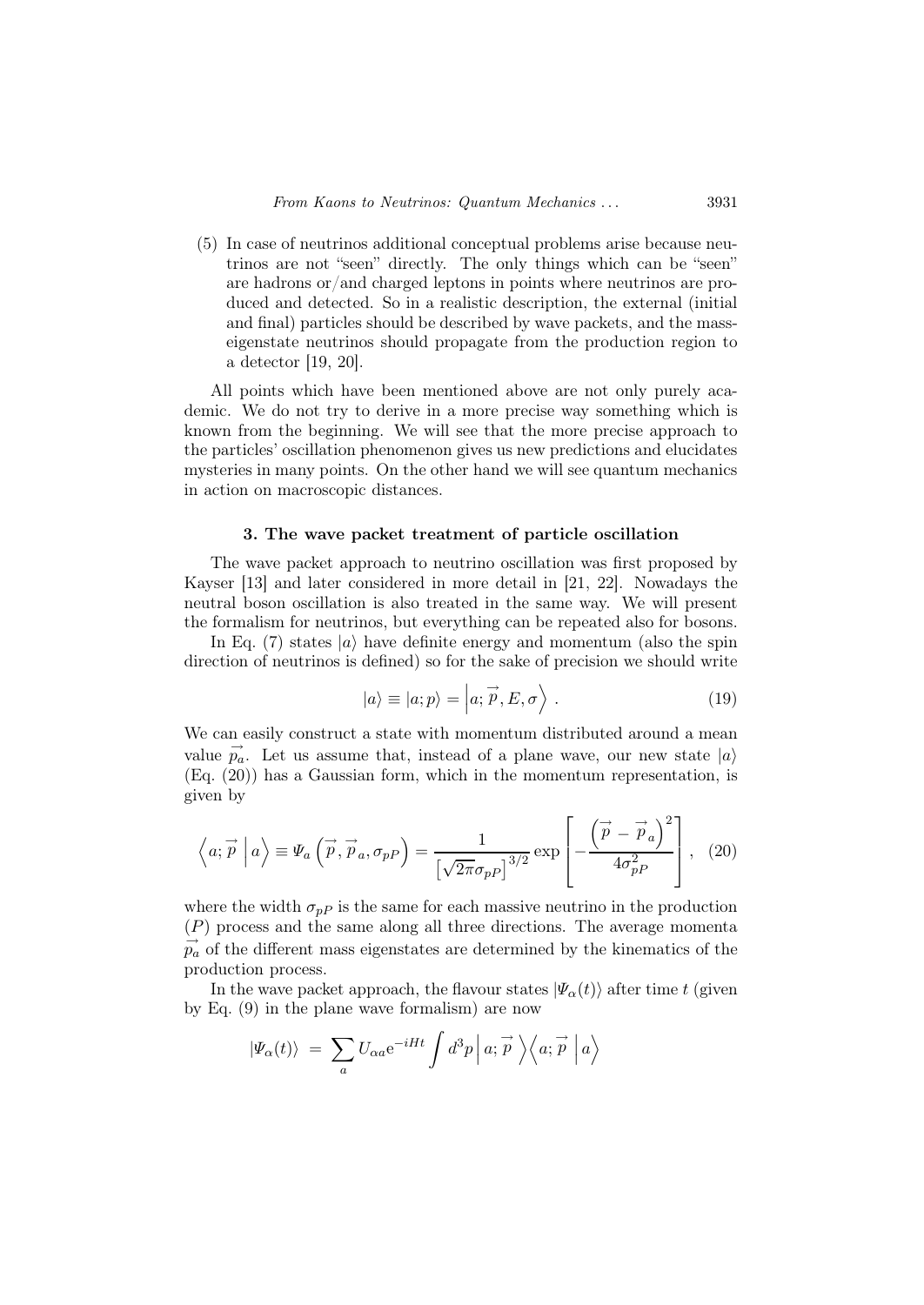$$
= \sum_{a} U_{\alpha a} \int d^3 p \, \Psi_a \left( \stackrel{\rightarrow}{p}, \stackrel{\rightarrow}{p}_a, \sigma_{pP} \right) e^{-iE_a(p)} \Big| \, a; \stackrel{\rightarrow}{p} \Big\rangle, \tag{21}
$$

where  $E_a(p) = \sqrt{p^2 + m_a^2}$ .

The same states in the position representation  $|b; \vec{x}\rangle$  are given by

$$
\begin{split} |\Psi_{\alpha}(t)\rangle &= \sum_{b} \int d^{3}x \left| b; \overrightarrow{x} \right\rangle \left\langle b; \overrightarrow{x} \right| \Psi_{a}(t) \right\rangle \\ &= \sum_{a} U_{\alpha a} \int d^{3}x \, \Psi_{a} \left( \overrightarrow{x}, t; \overrightarrow{v_{a}}, \sigma_{xP} \right) \left| a; \overrightarrow{x} \right\rangle, \end{split} \tag{22}
$$

where now the function  $\Psi_a(\vec{x},t;\vec{v}_a,\sigma_{xP})$  is defined by

$$
\Psi_a\left(\vec{x},t;\vec{v_a},\sigma_{xP}\right) = \int d^3p \, \Psi_a\left(\vec{p},\vec{p}_a,\sigma_{pP}\right) e^{-iE_a(p)t} \langle a;\vec{x} \mid a;\vec{p} \rangle \n= \frac{1}{(2\pi)^{3/2}} \int d^3p \, \Psi_a\left(\vec{p},\vec{p}_a,\sigma_{pP}\right) e^{i\left(\vec{p}\cdot\vec{x}-E_a(p)t\right)}.
$$
\n(23)

Since the Gaussian wave packet in momentum space is picked around the average momentum  $\overrightarrow{p}_a$  we can neglect the spreading of the wave packet and approximate

$$
E_a(p) = E_a + \vec{v_a} \left( \vec{p} - \vec{p}_a \right) ,
$$

where

$$
E_a = \sqrt{p_a^2 + m_a^2} \text{ and } \vec{v}_a = \frac{\partial E_a}{\partial \vec{p}} \bigg|_{\vec{p} = \vec{p}_a} = \frac{\vec{p}_a}{E_a}.
$$
 (24)

Then

$$
\Psi_a\left(\vec{x},t;\vec{v}_a,\sigma_{xP}\right) = \frac{1}{\left[\sqrt{2\pi}\sigma_{xP}\right]^{3/2}} \exp\left[i\left(\vec{p}_a\vec{x} - E_a t\right) - \frac{\left(\vec{x} - \vec{v}_a\ t\right)^2}{4\sigma_{xP}^2}\right],\tag{25}
$$

with the width  $\sigma_{xP}$  in coordinate space given by

$$
\sigma_{xP} = \frac{1}{2\sigma_{pP}}.\tag{26}
$$

As earlier in Eq. (10), to find the amplitude of the flavour changing process, we project the states  $|\Psi_{\alpha}(t)\rangle$  on the flavour states  $|\Psi_{\beta}(0)\rangle$ 

$$
A_{\alpha \to \beta}(t) = \langle \Psi_{\beta}(0) | \Psi_{\alpha}(t) \rangle. \tag{27}
$$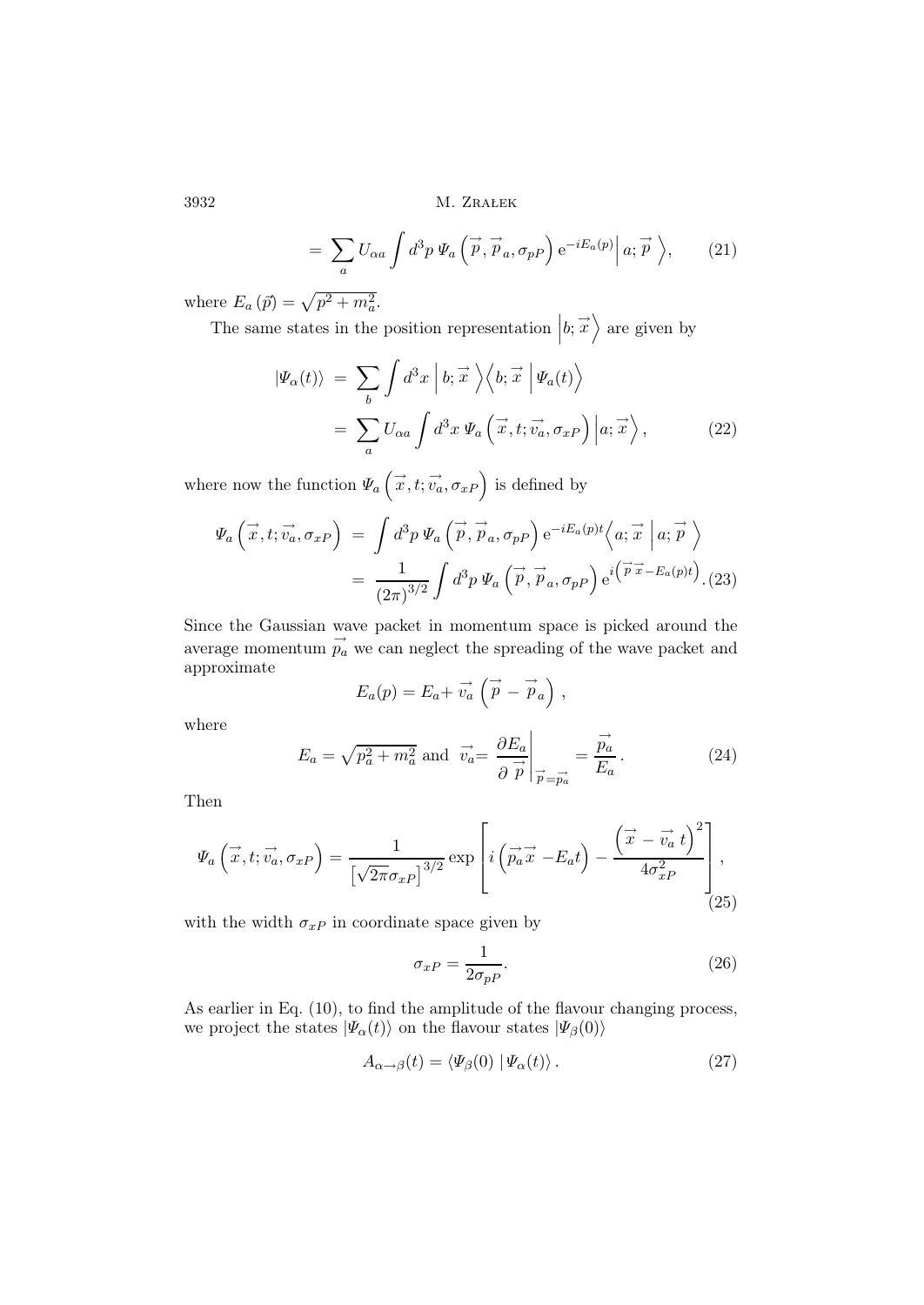If  $|\Psi_{\beta}(0)\rangle$  is the same as before (Eq. (7)) this means that the momentum of each neutrino  $v_a$  is measured precisely. But this is not realistic, so let us assume that also detection process is characterized by the spatial coherence width  $\sigma_{pD}$  connected with the uncertainties in momentum and energy measurements

$$
|\Psi_{\beta}(0)\rangle = \sum_{b} U_{\beta b} \int d^3 p \, \Psi_b \left(\vec{p}, \vec{p}_b, \sigma_{pD}\right) \left|b; \vec{p}\right\rangle. \tag{28}
$$

The average values of the momentum  $\stackrel{\rightarrow}{p_b}$  are the same as in the incoming wave packets Eq. (22). To calculate the spatial decomposition of the detecting flavour state we have to take into account that the detector is placed at a distance  $L$  from the origin of the coordinates, so we have

$$
\left|\Psi_{\beta}(\vec{L})\right\rangle = \sum_{b} \int d^{3}x_{D} \left|b, \vec{x_{D}}\right\rangle \left\langle b, \vec{x_{D}}\right| \Psi_{\beta}(0)\right\rangle, \tag{29}
$$

and after the same approximation as before (Eq. (24)) we obtain

$$
\left|\Psi_{\beta}(\vec{L})\right\rangle = \sum_{b} U_{\beta b} \int d^{3}x_{D} \Psi_{b} \left(\vec{x_{D}}, 0; \vec{v_{b}}, \sigma_{xD}\right) \left|b, \vec{x_{D}}\right\rangle. \tag{30}
$$

 $\Psi_b(\vec{x}_D, 0; \vec{v}_b, \sigma_{xD})$  is given exactly by Eq. (25) after replacements

$$
a \rightarrow b, \quad \vec{x} \rightarrow \vec{x_D}, \quad t \rightarrow 0, \quad \sigma_{xP} \rightarrow \sigma_{xD}.
$$
 (31)

The amplitude of the flavour changing process is given by the overlap

$$
A_{\alpha \to \beta}(\vec{L}, t) = \langle \Psi_{\beta}(\vec{L}) | \Psi_{\alpha}(t) \rangle.
$$
 (32)

We have to remember that the origin of coordinates  $\vec{x}_D$  and  $\vec{x}$  are not the same, so

$$
\left\langle b, \overrightarrow{x_D} \mid a, \overrightarrow{x} \right\rangle = \delta_{ab} \delta^{(3)} \left( \overrightarrow{x_D} + \overrightarrow{L} - \overrightarrow{x} \right), \tag{33}
$$

and we have

$$
A_{\alpha \to \beta}(\vec{L}, t) = \sum_{a} U_{\beta a}^{*} U_{\alpha a} \int d^{3}x \, \Psi_{a}^{*} (\vec{x} - \vec{L}, 0; \vec{v_{a}}, \sigma_{xD}) \Psi_{a} (\vec{x}, t; \vec{v_{a}}, \sigma_{xP})
$$

$$
= \sqrt{\frac{2\sigma_{xP}\sigma_{xD}}{\sigma_{x}^{2}} \sum_{a} U_{\beta a}^{*} U_{\alpha a} \exp \left[ -i \left( E_{a}t - \vec{p_{a}} \vec{L} \right) - \frac{\left( \vec{L} - \vec{v_{a}} t \right)^{2}}{4\sigma_{x}^{2}} \right], \quad (34)
$$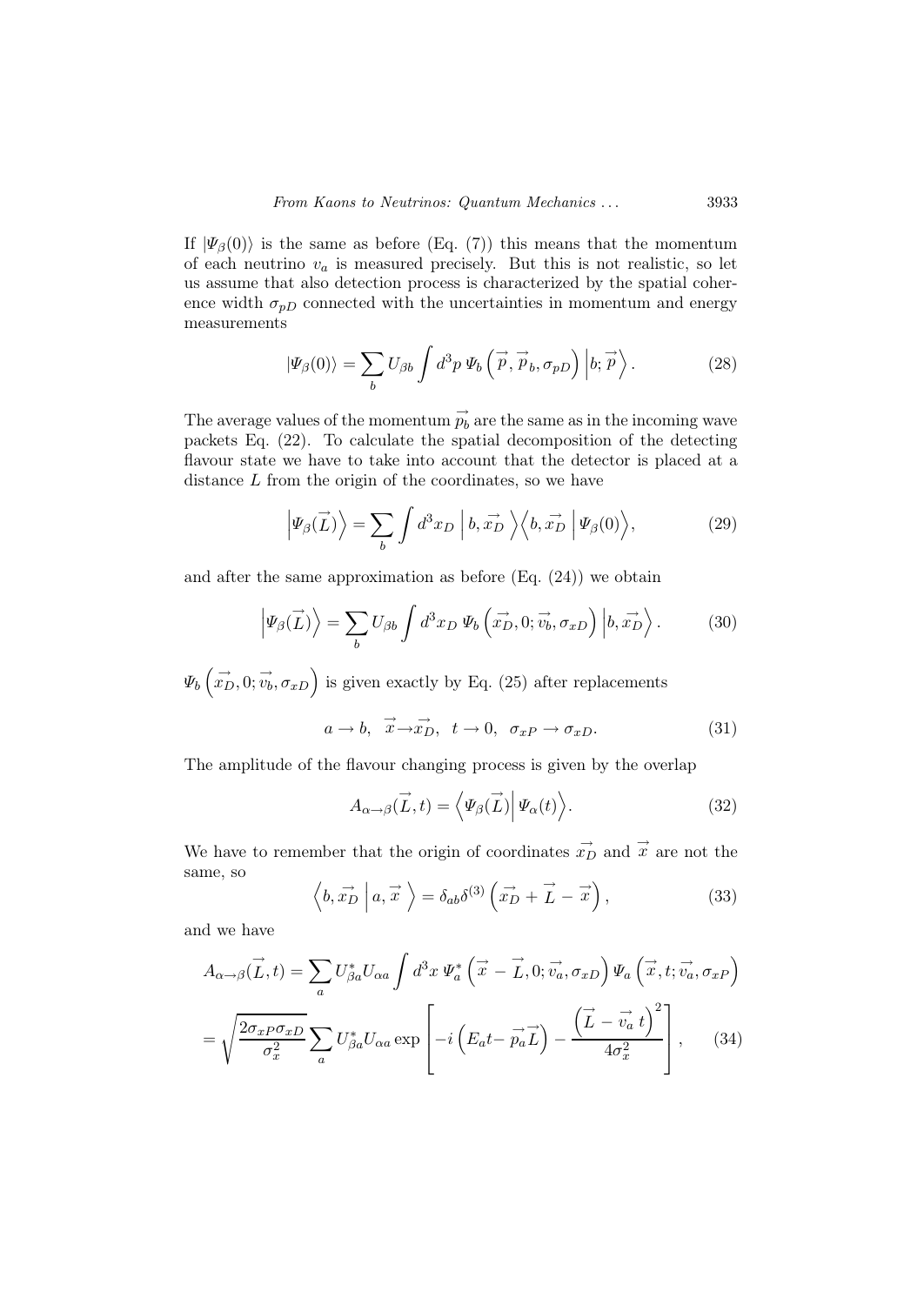where the total production and detection width is now

$$
\sigma_x = \sqrt{\sigma_{xP}^2 + \sigma_{xD}^2} \,. \tag{35}
$$

Everything we have done up to now can be applied either to neutrino or neutral boson oscillations. The only assumption about the narrow wave packets in the momentum representation  $(E_{q}$ ,  $(24))$  can be used in both cases.

Next we calculate the oscillation probability for neutrinos which are relativistic  $(p \gg m)$  and following Ref. [22] we approximate

$$
E_a \cong E + \xi \frac{m_a^2}{2E}, \quad p_a \cong E - (1 - \xi) \frac{m_a^2}{2E},
$$
 (36)

and

$$
v_a \cong 1 - \frac{m_a^2}{2E^2} \, .
$$

 $E$  is the energy determined by kinematics of the production process for a massless neutrino and  $\xi$  is a dimensionless quantity of order unity. We will see (next Chapter) how the relativistic approximation for neutrinos causes that the production and detection processes can be factorized out and the standard quantum mechanical approach describes the oscillation phenomenon properly.

In all realistic experiments the distance  $L$  is a fixed and known quantity, whereas time  $t$  is not measured. The quantity which we measure is the time integral of the probability. Now the time integral can be done, and it is possible to avoid the not properly legitimated (in quantum mechanics) replacement  $x = vt$ .

The time integral for  $\left| A_{\alpha \to \beta}(\vec{L},t) \right|$  $2^{2}$  (Eq. (34)) can be done [22] and after normalization  $\left(\sum_{\beta} P_{\alpha \to \beta}(x) = 1\right)$ , instead of Eq. (11) we have

$$
P_{\alpha \to \beta}(x) = \int_{0}^{\infty} \left| A(\vec{L}, t) \right|^2 dt
$$
  
= 
$$
\sum_{a} |U_{\beta b}|^2 |U_{\alpha a}|^2 + 2 \sum_{a > b} |U_{\beta b}^* U_{\alpha a} U_{\beta b} U_{\alpha b}^*| \cos \left( 2\pi \frac{x}{L_{ab}^{\text{osc}}} - \varphi_{ab;\alpha\beta} \right)
$$
  

$$
\times \exp - \left( \frac{x}{L_{ab}^{\text{coh}}} \right)^2 \exp - \left( \frac{x}{L_{ab}^{\text{coh}}} \right)^2 \exp - 2\pi^2 \xi^2 \left( \frac{\sigma_x}{L_{ab}^{\text{osc}}} \right)^2.
$$
 (37)

The oscillation lengths are the same as before (Eq. (12)), namely

$$
L_{ab}^{\text{osc}} = \frac{4\pi E}{\Delta m_{ab}^2}, \ \ \Delta m_{ab}^2 = m_a^2 - m_b^2,\tag{38}
$$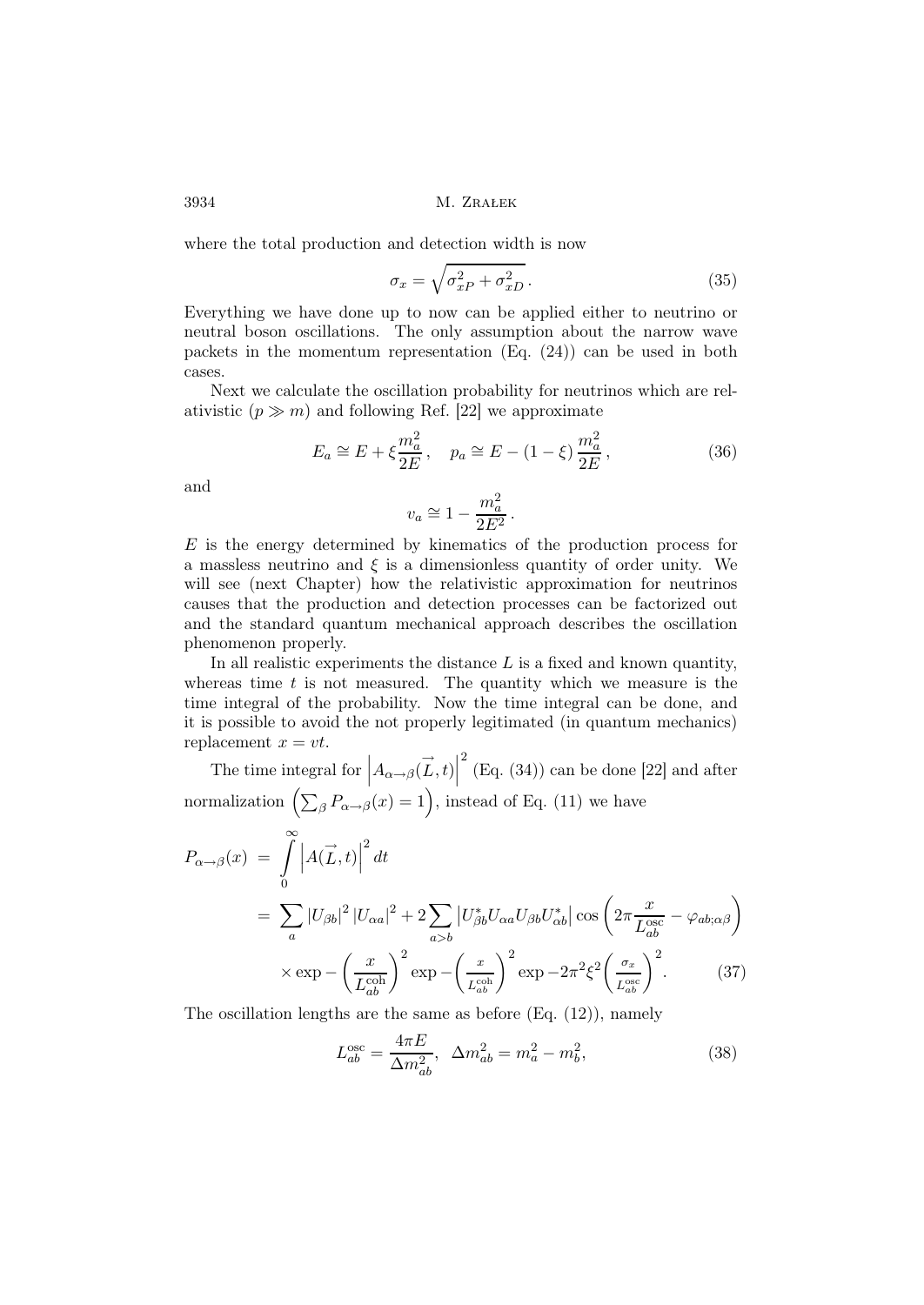and  $L_{ab}^{\text{coh}}$  known as *coherence lengths* [23] are given by

$$
L_{ab}^{\text{coh}} = \frac{4\sqrt{2}\sigma_x E^2}{|\Delta m_{ab}^2|}.
$$
\n(39)

Comparing Eq. (37) to the usual expression for the neutrino oscillation probability we can see that two additional terms appear.

The second factor

$$
\exp -2\pi^2 \xi^2 \left(\frac{\sigma_x}{L_{ab}^{\text{osc}}}\right)^2 \tag{40}
$$

is equal to unity if  $\sigma_x \ll |L_{ab}^{\text{osc}}|$ . This inequality must be satisfied to observe any oscillation. The presence of the term (40) which goes to zero for  $\sigma_x > |L_{ab}^{\text{osc}}|$ , reflects the requirement which we qualitatively discussed in the previous Chapter: to see the oscillations, the localization of the source and the detector must be much better determined than the oscillation length.

The first factor

$$
\exp -\left(\frac{x}{L_{ab}^{\text{coh}}}\right)^2\tag{41}
$$

was predicted long ago [23]. It is connected with the fact that two wave packets each with different momentum and energy, have slightly different group velocities. It means that after some time the mass eigenstate wave packets no longer overlap and cannot interfere to produce oscillations. It is very easy to predict the value of coherence length. If both wave packets have width  $\sigma_{x}$  along the direction of propagation and the difference between group velocities is  $|v_a - v_b| = \Delta v$  then we can expect that after travelling a distance L

$$
L = \frac{2\sigma_{xP}}{\Delta v} \frac{v_a + v_b}{2} \tag{42}
$$

both wave packets cease to overlap each other. This  $L$  is just the coherence length.

For relativistic neutrinos, using approximations given by Eq. (36), we reproduce  $L_{ab}^{coh}$  from Eq. (39), to a factor of  $\sqrt{2}$ . We can expect that the coherence length becomes longer if the spreading of the wave packets is taken into account. It is indeed the case as it was proved in Ref. [21].

From Eq. (39) we see that the coherence length  $L_{ab}^{\text{coh}}$  is proportional to  $\sigma_x = \sqrt{\sigma_{xP}^2 + \sigma_{xD}^2}$  and not only to  $\sigma_{xP}$  as in Eq. (42). It means that precise measurements of momenta of all particles appearing in the detection process (which implies small  $\sigma_{pD}$ , thus large  $\sigma_{xD}$ ) can increase the coherence length [22, 24]. This is a wonderful example of quantum mechanics in action. A measurement can restore the coherence. Two wave packets having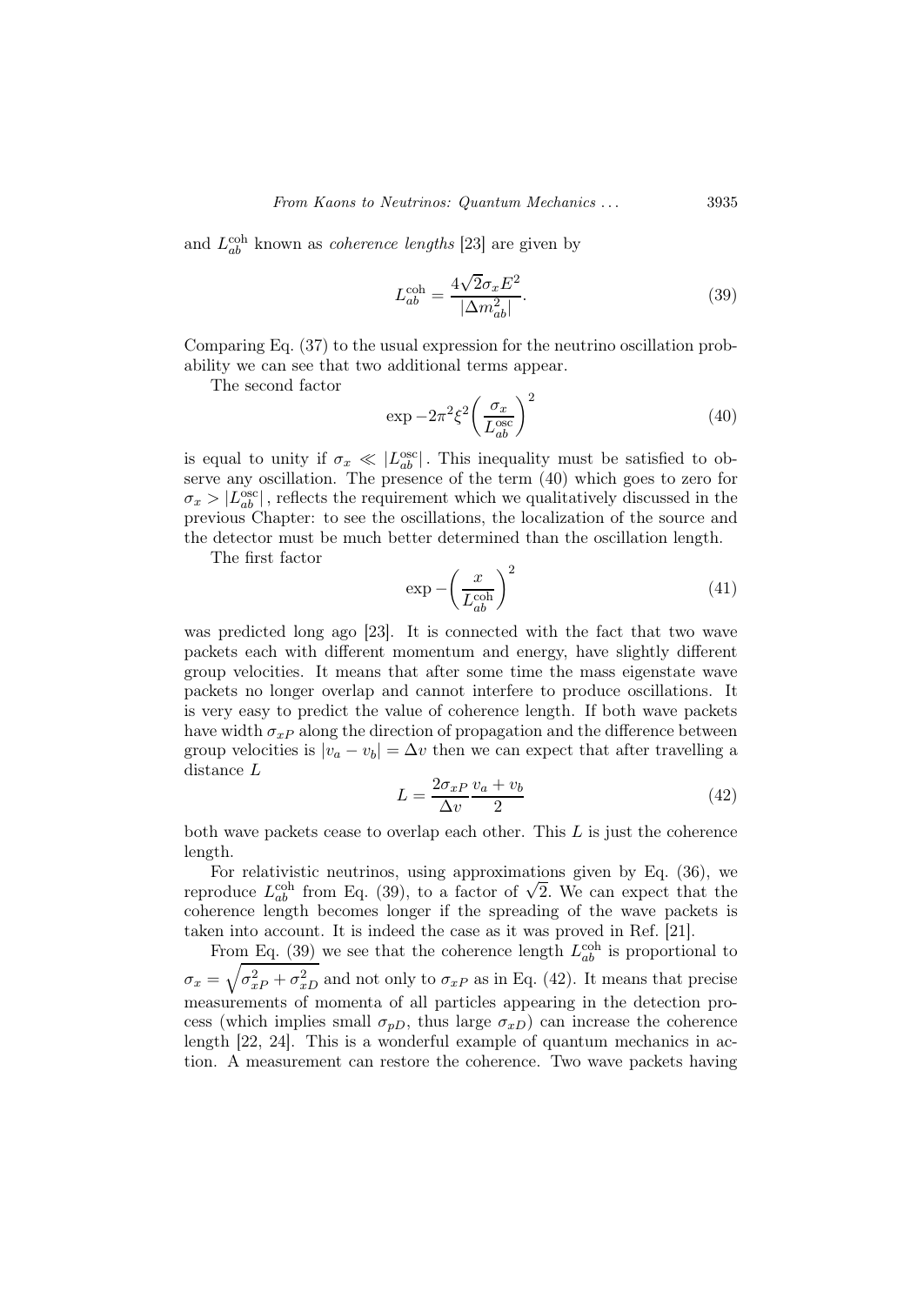negligible overlap in the detector (thus without detector influence they cannot interfere, and the oscillation disappears,  $\sigma_x = \sigma_{xP}$ ), because of precise measurements  $(\sigma_{xD} \gg \sigma_{xP})$ , may still interfere to give rise to oscillations  $(\sigma_x \gg \sigma_{xP})$ . This feature of quantum mechanics disagrees with causality. However, it is not the first time when quantum mechanics is at variance with common sense.

But Eq. (37) also restores some common sense. Measurements of momenta and energies of detected particles cannot be too precise if we want to maintain the particle oscillation. As a matter of fact, we have a longer and longer coherence length, but on the other hand increasing  $\sigma_x$  makes the position of the detector to be more and more undefined. If  $\sigma_x > |L_{ab}^{\text{osc}}|$ the wave packets of neutrinos  $\nu_a$  and  $\nu_b$  lose coherence (Eq. (40)), the oscillation between them is wash away. We see, particularly, that the plane wave approach and oscillations are incompatible. For a plane wave  $\sigma_x \to \infty$  $(\sigma_p = 0)$  and the factor (40) teaches us that oscillations disappear.

There are also approaches where the neutrino oscillation is treated in a manifestly Lorentz invariant way [25] . The final answer is exactly the same as was presented up to now, but for one difference. In the fully covariant treatment, besides the spatial width  $\sigma_x$ , also temporal width  $\sigma_t$  should appear. It causes only one change in the oscillation probability formula Eq. (37). Instead of the spatial width  $\sigma_x$ , a new effective one,  $\overline{\sigma}_{ab}$  appears in the coherence length (39) and in the factor (40)

$$
\sigma_x \to \overline{\sigma}_{ab} = \sigma_x + \frac{v_a^2 + v_b^2}{v_a + v_b} \sigma_t, \qquad (43)
$$

where  $v_a$  and  $v_b$  are group velocities of wave packets.

If  $\sigma_t$  is given by the lifetime of particles which produce neutrino,  $\sigma_t = \tau$  [25] (e.g. pions, kaons or muons) then the second term in (43) is usually much bigger than the first one and the role of factor (40) becomes more important. We should stress however that the independent widths of spatial and temporal characteristics of wave packets cause that freely propagating particles are not necessary on mass-shell. If we insist to have our particle on mass shell (all the time, not for mean values exclusively, which is equivalent with the requirement that our particle's state satisfies the equation of motion) only the momentum (or only the energy) distribution should be applied. Then energy (or momentum) is distributed also but in agreement with the on-shell relation  $E = \sqrt{p^2 + m^2}$ . Such an approach, which we also used in our presentation above is the standard one.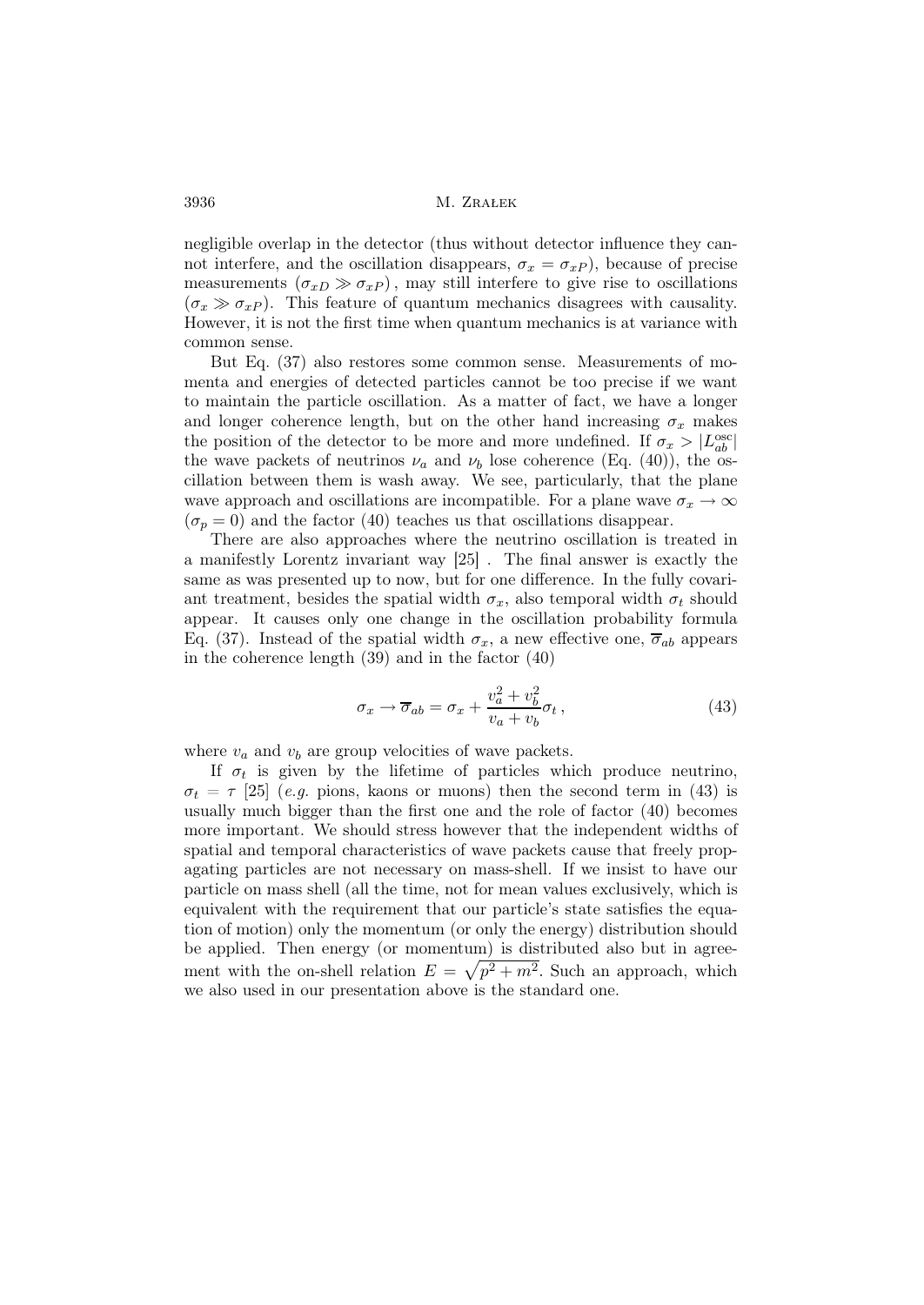# 4. Current density approach to particle oscillations and the problems of states with undefined masses

A typical experiment which tries to observe particle oscillations measures the flux of flavour  $\beta$  type particles in the detector localized at some distance L from the source which produces particles with flavour  $\alpha$ . The time of measurements is not known. Usually typical measurements last hours, days or even years (like the observation of solar neutrinos). So the most appropriate way to find the probability (or number of particles) to cross the surface  $\partial A$ of the detector (see Fig. 1) is to integrate the probability current density over the surface and integrate the result once more over the duration of measurements

$$
P_{\alpha \to \beta}(L) = \int_{t_1}^{t_2} dt \int \vec{dS} \cdot \vec{j_{\beta}} (\vec{x}, t). \tag{44}
$$

$$
\begin{array}{|c|c|}\n\hline\n\text{Source} & \overbrace{\phantom{131}}^{a} & \overbrace{\phantom{131}}^{b} & \overbrace{\phantom{131}}^{c} & \overbrace{\phantom{131}}^{c} & \overbrace{\phantom{131}}^{c} & \overbrace{\phantom{131}}^{c} & \overbrace{\phantom{131}}^{c} & \overbrace{\phantom{131}}^{c} & \overbrace{\phantom{131}}^{c} & \overbrace{\phantom{131}}^{c} & \overbrace{\phantom{131}}^{c} & \overbrace{\phantom{131}}^{c} & \overbrace{\phantom{131}}^{c} & \overbrace{\phantom{131}}^{c} & \overbrace{\phantom{131}}^{c} & \overbrace{\phantom{131}}^{c} & \overbrace{\phantom{131}}^{c} & \overbrace{\phantom{131}}^{c} & \overbrace{\phantom{131}}^{c} & \overbrace{\phantom{131}}^{c} & \overbrace{\phantom{131}}^{c} & \overbrace{\phantom{131}}^{c} & \overbrace{\phantom{131}}^{c} & \overbrace{\phantom{131}}^{c} & \overbrace{\phantom{131}}^{c} & \overbrace{\phantom{131}}^{c} & \overbrace{\phantom{131}}^{c} & \overbrace{\phantom{131}}^{c} & \overbrace{\phantom{131}}^{c} & \overbrace{\phantom{131}}^{c} & \overbrace{\phantom{131}}^{c} & \overbrace{\phantom{131}}^{c} & \overbrace{\phantom{131}}^{c} & \overbrace{\phantom{131}}^{c} & \overbrace{\phantom{131}}^{c} & \overbrace{\phantom{131}}^{c} & \overbrace{\phantom{131}}^{c} & \overbrace{\phantom{131}}^{c} & \overbrace{\phantom{131}}^{c} & \overbrace{\phantom{131}}^{c} & \overbrace{\phantom{131}}^{c} & \overbrace{\phantom{131}}^{c} & \overbrace{\phantom{131}}^{c} & \overbrace{\phantom{131}}^{c} & \overbrace{\phantom{131}}^{c} & \overbrace{\phantom{131}}^{c} & \overbrace{\phantom{131}}^{c} & \overbrace{\phantom{131}}^{c} & \overbrace{\phantom{131}}^{c} & \overbrace
$$

Fig. 1. Particles with the flavour  $\alpha$  are produced in the "Source". After travelling the distance L they are detected as particles with flavour  $\beta$ . The probability of such detection is given by the probability current integral over the detector active surface  $(\delta A)$  and over the time of measurements.

This procedure seems to be so easy and natural, that we can ask why people try to use other, more complicated methods. The answer is very simple, there is a problem with the correct definition of the current  $j_{\beta}(\vec{x},t)$ . This current should be defined for particles which we measure, that is  $K^0$ ,  $\overline{K}{}^0$ ,  $\nu_e$  or  $\nu_\mu$ . But these particles have undefined masses, and we do not know how to define the probability current for such particles. The problem is more general: how to define properly the creation and annihilation operators for undefined mass states [26,27]? Here we will not discuss all trials [26] to resolve this problem in quantum field theory. We will concentrate only on a simple example of definition of the current  $j_\beta$  for particles with flavour  $\beta$ . For relativistic currents the problem has not been solved. For kaons it was done in Ref. [18]. In the non-relativistic case the free Schrödinger equation for particles with mass  $m_a$  can be written in the form

$$
i\frac{\partial \Psi_a}{\partial t} = \left(-\frac{\Delta}{2m_a} + m_a\right)\Psi_a,\tag{45}
$$

which is the appropriate non-relativistic limit of either Klein–Gordon or Dirac equations  $(E \approx \frac{p^2}{2m} + m)$ . For the Schrödinger equation (Eq. (45)) we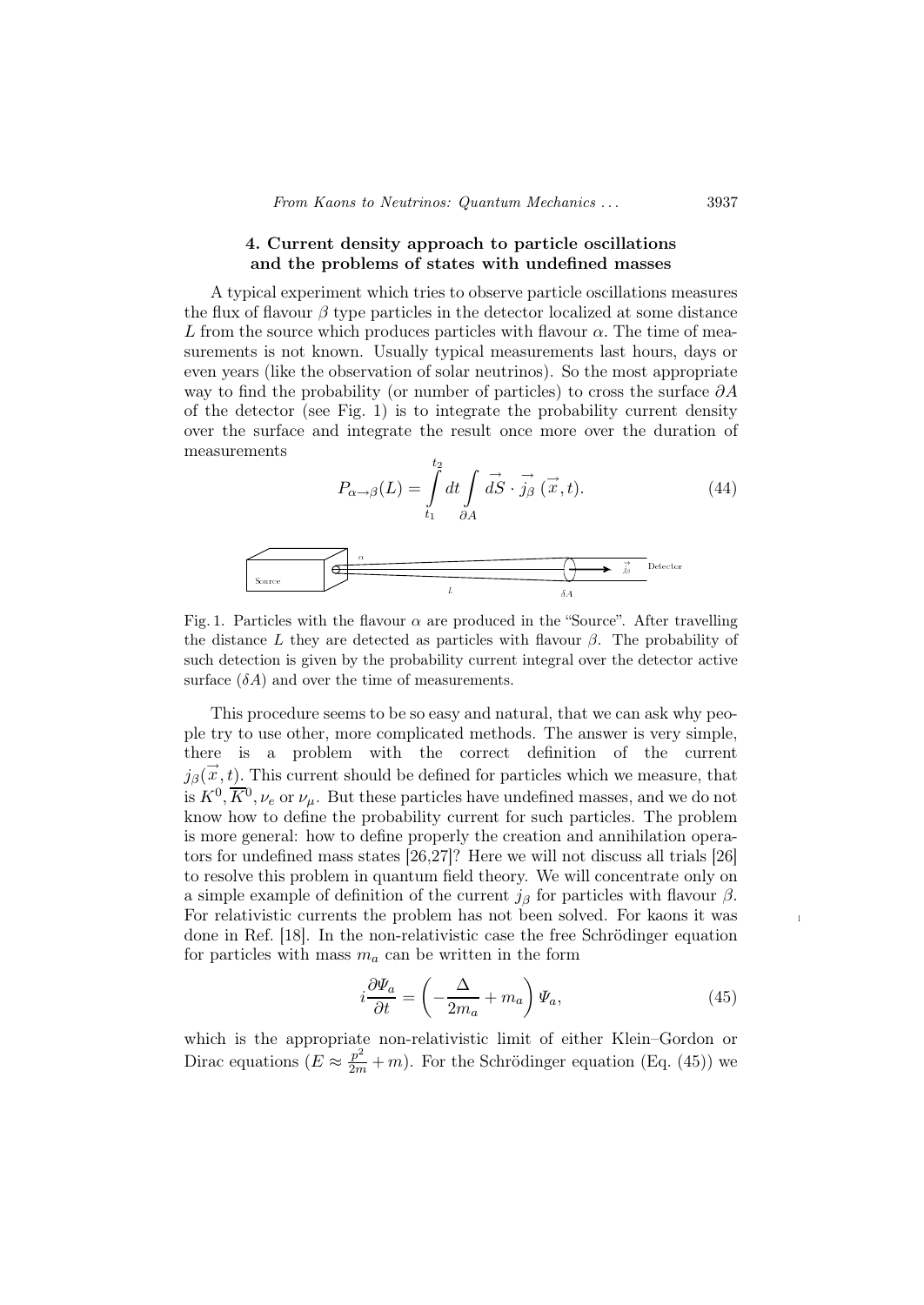know how to define the probability current:

$$
\overrightarrow{j_a}(\overrightarrow{x},t) = \frac{1}{m_a} \text{Im}(\Psi_a^*(\overrightarrow{x},t) \overrightarrow{\nabla} \Psi_a(\overrightarrow{x},t)) \tag{46}
$$

for which the usual continuity equation is satisfied

$$
\frac{\partial}{\partial t}(\Psi_a^* \Psi_a) + \text{div } \vec{j_a} = 0. \tag{47}
$$

The problem arises while we try to define the current for the states

$$
\Psi_{\alpha} = c\Psi_{a} + d\Psi_{b}
$$
 and  $\Psi_{\beta} = -d^{*}\Psi_{a} + c\Psi_{b}$ ,  $|c|^{2} + |d|^{2} = 1$  (48)

which are an orthogonal mixture of two states with different masses  $m_a$  and  $m_b$ . We expect that, because of mass mixing, the currents for  $\Psi_{\alpha,\beta}$  will not be conserved [18], so let us propose a modified "continuity equation" for  $\Psi_{\alpha,\beta}$ states in the form

$$
\frac{\partial}{\partial t} |\Psi_{\alpha,\beta}|^2 + \text{div } j_{\alpha,\beta} = d_{\alpha,\beta} \,. \tag{49}
$$

With the following requirements, concerning the new current  $\vec{j}_{\alpha,\beta}$  [18], that:

- (1) only "velocity" terms with one gradient are included,
- (2) for  $m_a \to m_b$  the "diffusion" terms  $d_{\alpha,\beta}$  should vanish  $d_{\alpha,\beta} \to 0$ , and
- (3) the sum of both flavour currents  $\vec{j}_{\alpha} + \vec{j}_{\beta}$  is conserved

$$
\frac{\partial}{\partial t}(|\varPsi_{\alpha}|^{2} + |\varPsi_{\beta}|^{2}) + \operatorname{div}(\vec{j_{\alpha}} + \vec{j_{\beta}}) = 0, \qquad (50)
$$

the currents  $\overrightarrow{j_{\alpha,\beta}}$  and the diffusion terms  $d_{\alpha,\beta}$  can be found.

$$
\overrightarrow{j_{\alpha}} = |c|^2 \overrightarrow{j_a} + |d|^2 \overrightarrow{j_b} + \text{Im} \left[ cd^* \left( \frac{1}{m_a} \Psi_b^* \text{grad} \Psi_a - \frac{1}{m_b} \Psi_a^* \text{grad} \Psi_b^* \right) \right], \quad (51)
$$

and

$$
d_{\alpha} = (m_a - m_b) \operatorname{Im} \left[ cd^* \left( 2 \Psi_a \Psi_b - \frac{1}{m_a m_b} (\text{grad} \Psi_a) (\text{grad} \Psi_b^*) \right) \right]. \tag{52}
$$

For  $\overrightarrow{j}_{\beta}$  and  $d_{\beta}$  we have

$$
\overrightarrow{j_{\beta}} = \overrightarrow{j_{\alpha}} (c \rightarrow -d^*, d \rightarrow c^*),
$$
  
\n
$$
d_{\beta} = d_{\alpha} (c \rightarrow -d^*, d \rightarrow c^*).
$$
\n(53)

and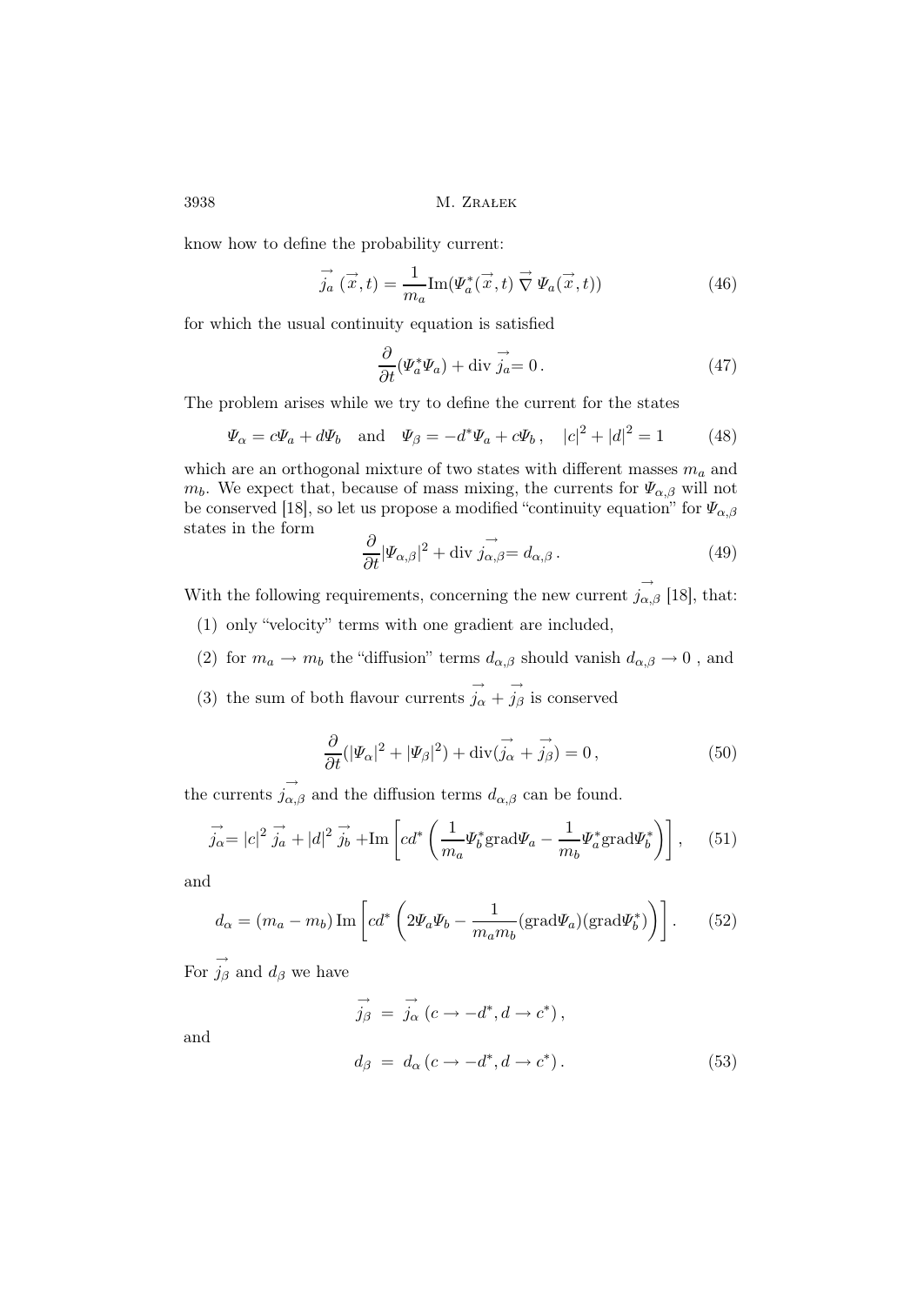Calculations for  $K^0 - \overline{K}{}^0$  mixing probability, using the definition (Eq. (44)) have been done in Ref. [18]. The standard formula (Eq. (6)), with the same oscillation frequency  $\omega = \Delta m/2\pi$  was recovered, supporting previous results.

There is, however, one objection concerning this approach. The flavour currents which we use are not conserved. This nonconservation is given by the diffusion term (Eq. (52)) which is proportional to  $\Delta m_{ab} = m_a - m_b$ . So, we can expect that all our calculations have been done with the some precision. Then, if the result is proportional to  $\Delta m_{ab}$ , our probability flux calculations give the correct answer. The diffusion terms will change the result in higher powers of  $\Delta m_{ab}$ .

# 5. Treatment of particle oscillation in the framework of quantum field theory

There are several papers where authors investigate the neutrino oscillation problem in the framework of quantum field theory [19,20,24,28–30]. What are the main reasons for those studies?

First until now, to describe particle oscillations, we have used states with undefined masses (Eq.  $(4)$  for kaons and Eq.  $(7)$  for neutrinos). But, as we have seen in the previous Chapter, there is a problem of proper definition of such states [26]. Only in the extremely relativistic limit the flavour states are defined correctly [27]. As we will see, in quantum field theory the particle oscillation can be treated without resort to weak eigenstates.

Secondly, we have completely neglected the effect of the production and detection processes. It has been shown [27], that the neutrino oscillation probability is independent from the details of the production and detection processes only in the case of extremely relativistic neutrinos.

And finally, in real neutrino oscillation experiments only associated particles, hadrons and charged leptons are observed. Neutrinos are not prepared and not observed directly. One can measure the energy and momentum distributions of other particles which appear in the production and detection processes. As we will see, only the quantum field theoretical approach gives the opportunity to express the neutrino oscillation probability in terms of measured quantities.

Let us now describe briefly how the particle oscillation is treated in field theory. As in Ref. [20,30] we will describe the process of neutrino production  $(P)$  and neutrino detection  $(D)$  as one Feynman diagram with a virtual neutrino propagating itself on macroscopic distances between the source and the detector. Let us consider the process [20,30]

$$
P_I \to P_F + l_\alpha^+ + \nu_\alpha \stackrel{(\nu_\alpha \to \nu_\beta)}{\longrightarrow} \nu_\beta + D_I \to D_F + l_\beta^-, \tag{54}
$$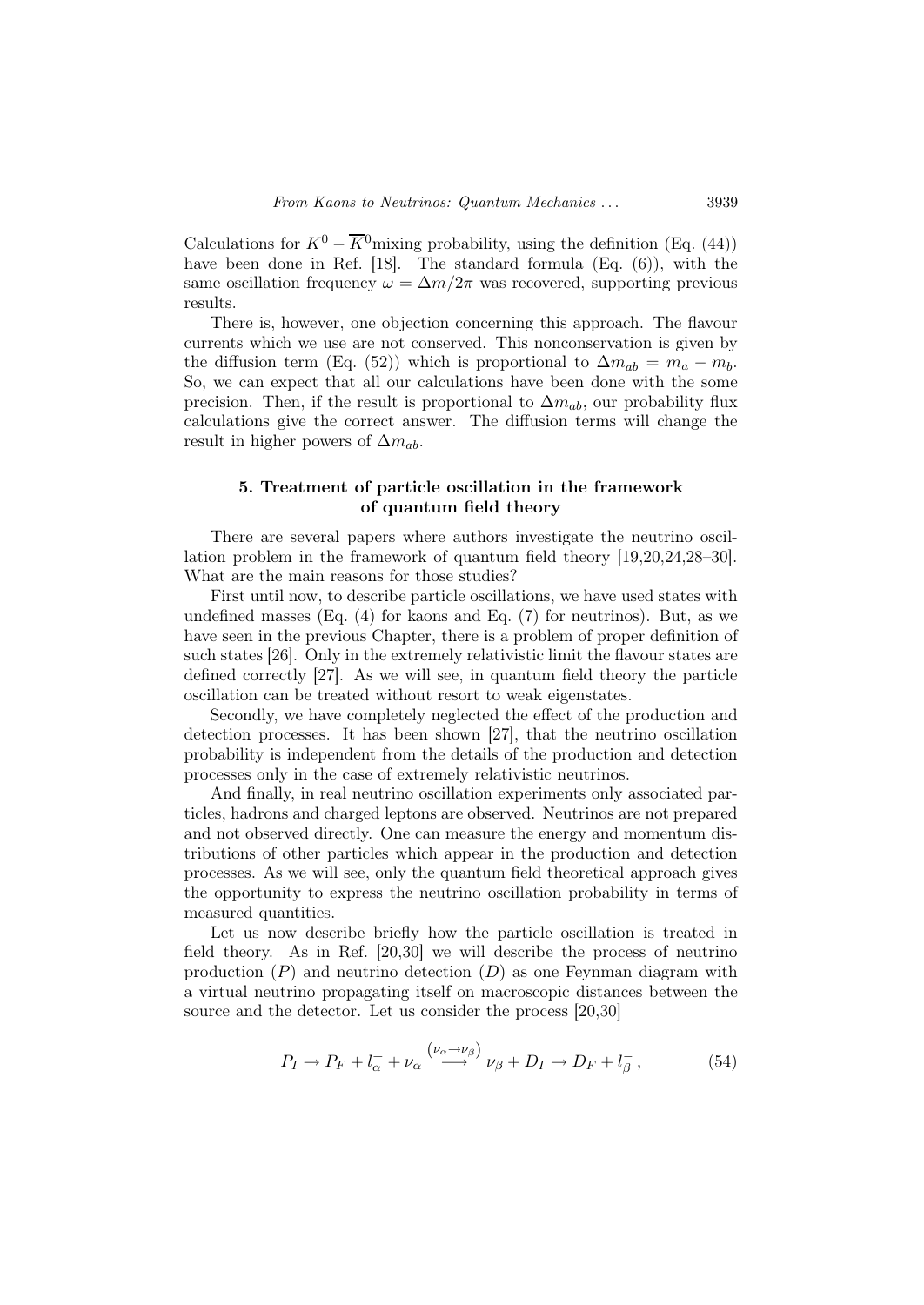where  $P_I$  and  $P_F$  ( $D_I$  and  $D_F$ ) are the particles in the production (detection) processes.



Fig. 2. In the field theory approach to the neutrino oscillation only the source  $(P_I, P_F, \mu^+)$  and detector  $(D_I, D_F, e^-)$  particles are measured. Between the production  $({\vec x}_P, t_P)$  and detection  $({\vec x}_D, t_D)$  points neutrino propagates as virtual particle.

The production and detection processes are localized in coordinates  $\vec{x_F}$  $(\vec{x_D})$  and times  $t_P(t_D)$  (see Fig. 2). All initial  $(P_I, P_F, l^+_{\alpha})$  and final  $t(D_I, D_F, l^+_{\alpha})$  $l_{\beta}^ \overline{\beta}$ ) particles are described by wave packets. Their shapes depend on the measurement precision in the production and detection processes. The amplitudes for the full process can be written in the form

$$
A_{P \to D} = \left\langle P_F, l_\alpha^+; D_F, l_\beta^- \right| S \Big| P_I D_I \right\rangle. \tag{55}
$$

We can see that there are no neutrinos in the initial and final states. Only particles which really appear in the production and detection "equipments" are observed. Neutrinos with mass  $m_a$  propagate virtually between the source and the detector and are described by the Feynman propagators

$$
\langle 0|T(\nu_a(x_1)\nu_b(x_2))|0\rangle = \delta_{ab} \int \frac{d^4k}{(2\pi)^3} \frac{\hat{k} + m_a}{k^2 - m_a^2 + i\varepsilon} e^{-ik(x_1 - x_2)}.\tag{56}
$$

We will not present the details of all calculations, which are straightforward but tedious. A clear presentation can be found in Refs [20, 28, 30]. We will concentrate only on the discussion of the final results.

First of all, neutrinos are not directly present in Eq. (55), but this is not necessary. The amplitude  $A_{P\rightarrow D}$  depends on points  $(\vec{x}_P, t_P)$  and  $(\vec{x}_D, t_D)$ where neutrinos were born and detected, and this is enough to study oscillations.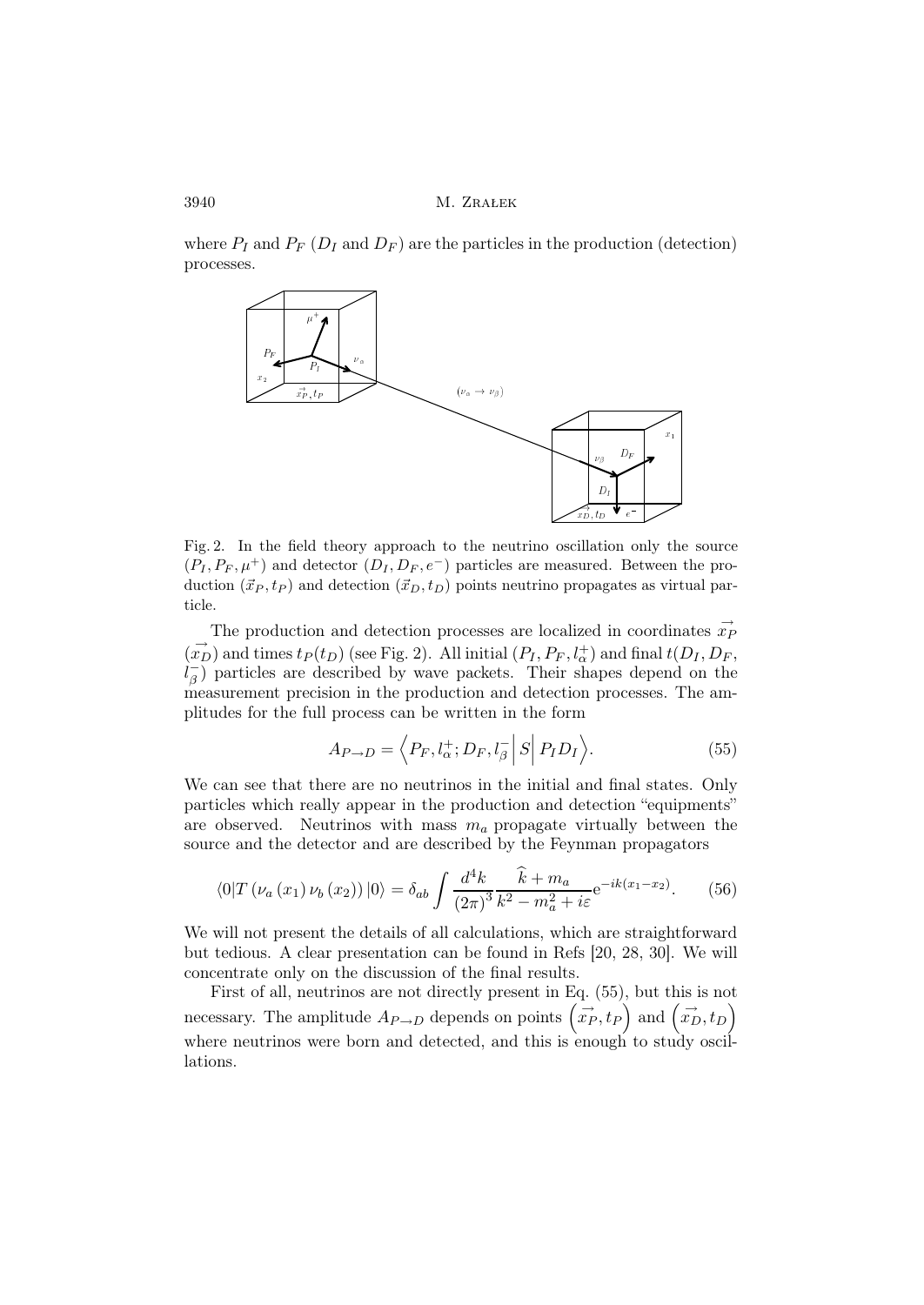Next, the amplitude  $A_{P\rightarrow D}$  depends also on amplitudes of the production and detection processes and the full structure of  $A_{P\rightarrow D}$  is the following

$$
A_{P \to D} = \sum_{a} U_{\beta a}^{*} U_{\alpha a} A_{a} f_{a} \left( \vec{x_{D}} - \vec{x_{P}}, t_{D} - t_{P} \right), \qquad (57)
$$

where  $A_a$  describes the process of neutrino creation and annihilation. The standard oscillation formula is recovered only if  $A_a$  can be factorized. This happens, when amplitudes  $A_a$  become independent of neutrino masses,  $A_a = A$ . If all neutrinos are relativistic then  $A_a = A(m_a \cong 0)$  and the oscillation probability can be defined.

In case of relativistic neutrinos the time integrated neutrino flavour changing probability is given by the similar formula to Eq. (37) with two changes. First, the dumping factor (Eq. (40)) is slightly modified and now equals

$$
\exp -2\pi^2 \omega \xi \left(\frac{\sigma_x}{L_{ab}^{\text{osc}}}\right)^2,\tag{58}
$$

where  $\xi$  is the same quantity as before (Eq. (36)), but  $\omega$  is the new factor which depends on the production and detection dynamics and can be large  $(e.g. \omega \cong 10$  is possible [30]). The second modification is a little different definition of the coherence length. Instead of (Eq. (39)) we now have

$$
L_{ab}^{\text{osc}} = \sqrt{2\omega} \frac{4E^2 \sigma_x}{|\Delta m_{ab}^2|},\tag{59}
$$

with the same factor  $\omega$  as in Eq. (58).

The oscillation length  $L_{ab}^{\text{osc}}$  and the spatial width  $\sigma_x$  are given by the same formulae as before (Eqs (38) and (35)).

There is also an additional very important difference between the present and the former wave packet approaches. Before,  $\sigma_{xP}$  and  $\sigma_{xD}$  (Eq. (35) were two spatial widths of neutrinos specified in some way by the production and detection processes respectively. Now, these quantities are defined by spatial widths of hadrons and leptons which are measured. It turns out (for detail see Ref. [30])

$$
\frac{1}{\sigma_{xP}^2} = \frac{1}{\sigma_{xP_I}^2} + \frac{1}{\sigma_{xP_F}^2} + \frac{1}{\sigma_{x\alpha}^2},
$$
\n
$$
\frac{1}{\sigma_{xD}^2} = \frac{1}{\sigma_{xD_I}^2} + \frac{1}{\sigma_{xP_F}^2} + \frac{1}{\sigma_{x\beta}^2}.
$$
\n(60)

and

The widths of observed particles in the production and detection processes define the width of "the neutrino", even if there is no place in this approach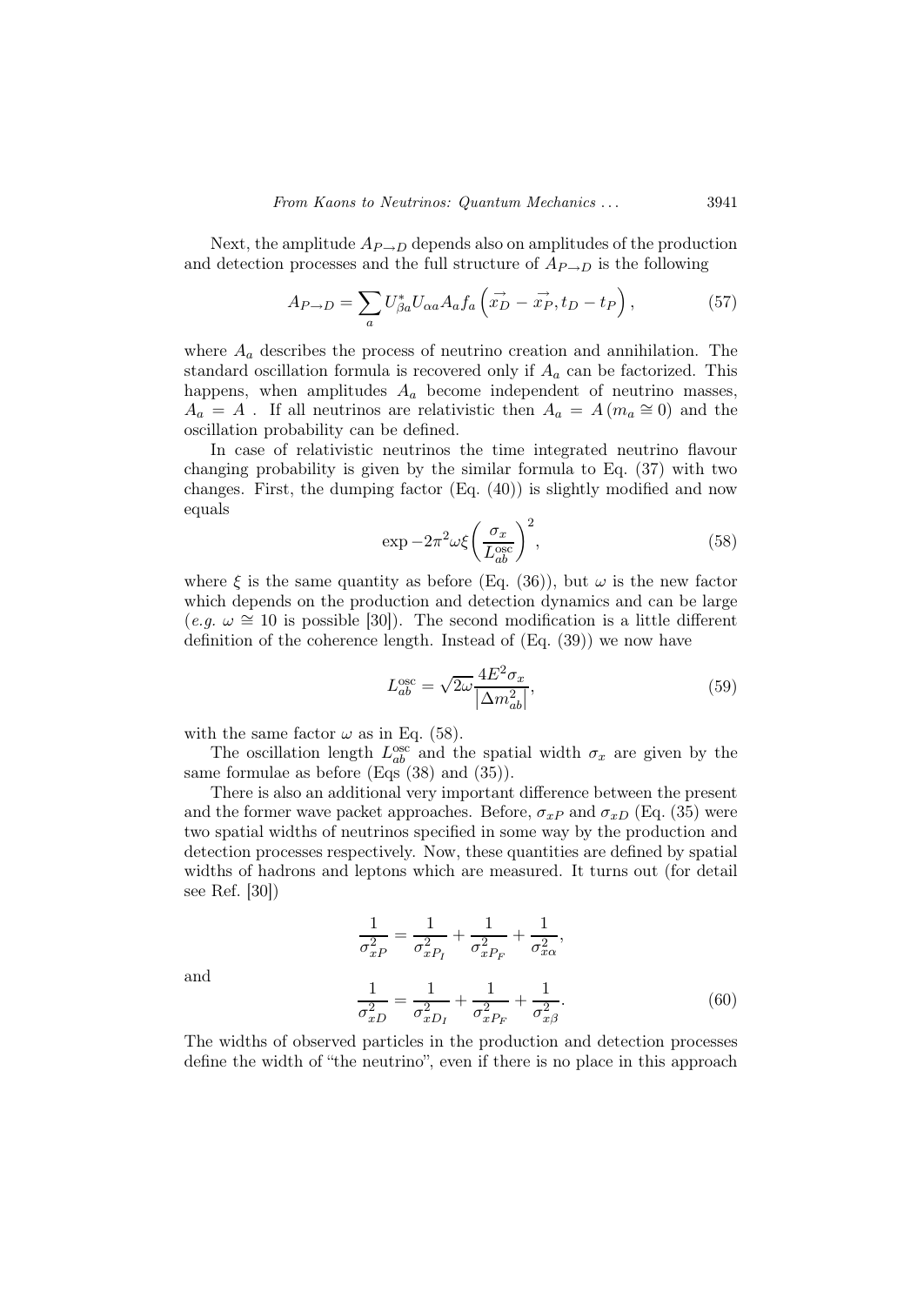for physical neutrinos (only virtual ones appear). In the configuration space (Eq. (60)) the sum of the inverse squares of widths for the observed particles gives the inverse square of the resultant width. Then the smallest ingredient width dominates the values of  $\sigma_{xP}$  or  $\sigma_{xD}$ . It is the opposite for the resultant width  $\sigma_x$ , where  $\sigma_x^2 = \sigma_{x}^2 + \sigma_{x}^2$ . From the definition of the momentum width  $\sigma_p = 1/2\sigma_x$ , it follows that it is just opposite in momentum space, so then

$$
\frac{1}{\sigma_p^2} = \frac{1}{\sigma_{pP}^2} + \frac{1}{\sigma_{pD}^2},\tag{61}
$$

but

$$
\sigma_{pP}^2 = \sigma_{pP_I}^2 + \sigma_{pP_F}^2 + \sigma_{p\alpha}^2,\tag{62}
$$

and the same for particles in the detection process. We can see explicitly, that precise measurements of momenta of all particles involved in the neutrino detection process (small  $\sigma_{pD_I}, \sigma_{pD_F}$  and  $\sigma_{p\alpha}$ ) give a small resultant width  $\sigma_{pD}$ , thus large  $\sigma_{xD}$  and large  $\sigma_x$ . The same subtle thing, which we have discussed before in Chapter 3, that the final measurement is able to recover the interference, in the present interpretation has found a much stronger background.

## 6. Do particles recoiling against mixed states oscillate?

For many years oscillations of particles like kaons or neutrinos were treated in isolation. The circumstances in which oscillating particles were produced have not been considered. Recently a series of papers has appeared [31,32], in which the kinematics of the production process have been taken into account in detail. Authors claim that, because the produced oscillating particles have neither momentum nor energy defined in explicit way, this fact should have consequences not only for them but also for the recoiling particles.

Let us consider the  $K^0$  production in the reaction

$$
\pi^- p \to \Lambda K^0,\tag{63}
$$

or the neutrino production in the  $\pi^+$  decay

$$
\pi^+ \to \mu^+ \nu_\mu. \tag{64}
$$

If the invariant mass of the initial system is denoted by  $M (M^2 = (P_{\pi^-} + P_p)^2)$ or  $M^2 = m_{\pi}^2$  then energies  $(E_i)$  and momenta  $(p_i)$  of outgoing particles depend on masses  $(m_i)$  of  $K^0$  or  $\nu_\mu$ . In the CM system there is

$$
p_i = \frac{\left[ \left(M^2 - m_i^2 - m^2\right)^2 - 4m_i^2 m^2\right]^{1/2}}{2M},
$$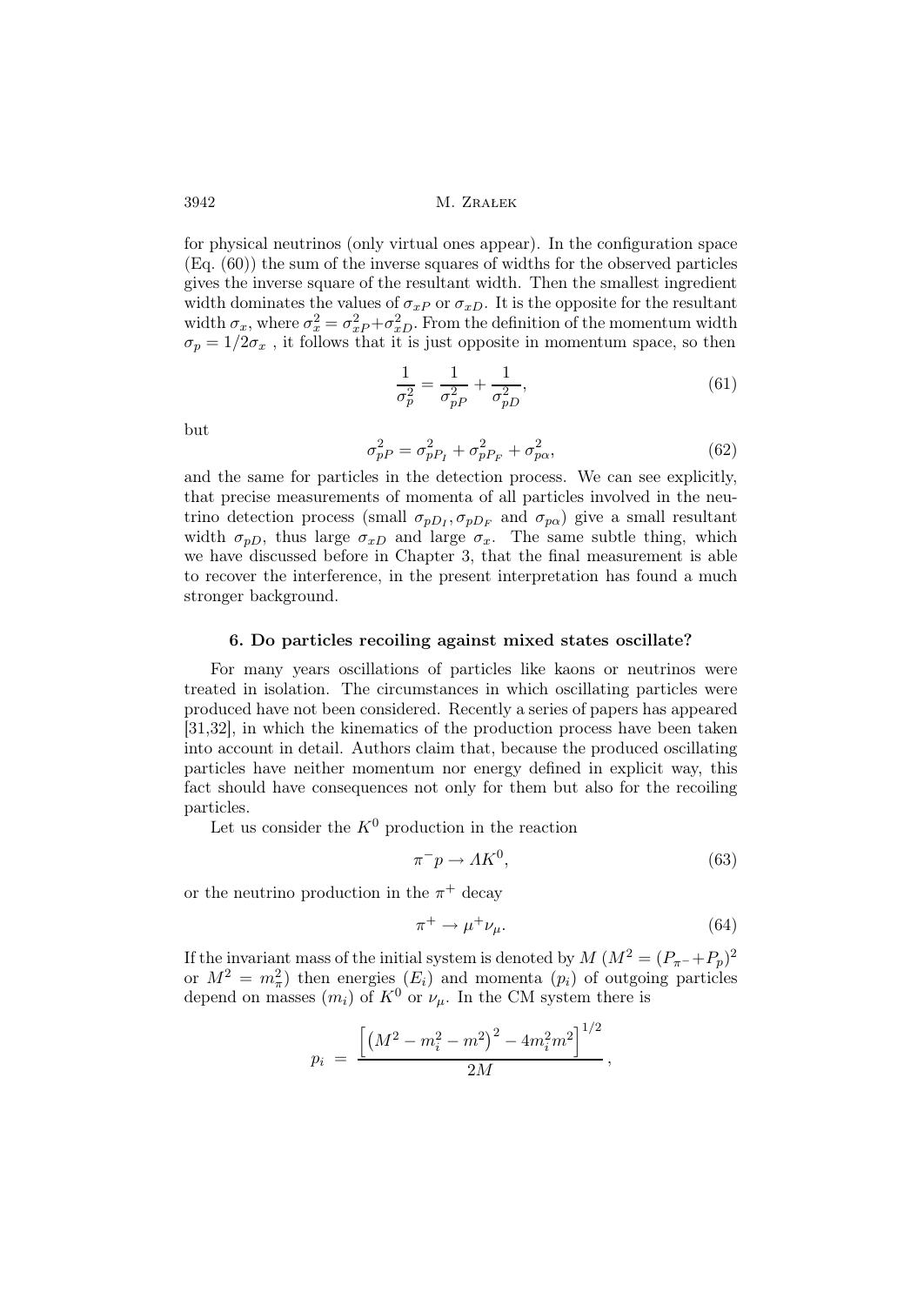and

$$
E_i = \frac{M^2 + m_i^2 - m^2}{2M},
$$
\n(65)

where m is the mass of the recoiling particle  $\Lambda$  or  $\mu^+$ .

From the four-momentum conservation in the production processes (63) or (64), the energy and momentum of  $\Lambda$  or  $\mu^+$  are also defined by (65). Authors of Ref. [31] claim that if  $K^0$  or  $\nu_\mu$  oscillate, also the recoiling particles  $\Lambda$  or  $\mu^+$  do the same. If it is true, the existence of such phenomena could give a chance for indirect observation of neutrino oscillations which are very difficult to observe in a direct way. However other papers have immediately appeared [33–35] where authors have been strongly against the oscillation of particles produced in association with kaons or neutrinos. We will present here our approach to the problem [36] which also supports the opinion against a visible oscillation of the associated particles. To fix notations, everything will be described for the process (63), but equally well we can show the lack of visible muon oscillations in the pion decay (64).

First of all we would like to specify the kind of oscillation, we can consider for  $\Lambda$  (or  $\mu^+$ ). Two  $\Lambda$ 's with different masses do not exist. But even without mass differences the  $\Lambda$ 's are produced in association with the long-live  $K_{\rm L}$ and the short-live  $K_S$ . As  $K_L$  and  $K_S$  have different masses  $\Lambda$ 's will be produced in two orthogonal states with different energy and momentum.

$$
|A_{\text{L}}\rangle = \left| -\vec{p}_{\text{L}}, M - E_{\text{L}} \right\rangle
$$
  

$$
|A_{\text{S}}\rangle = \left| -\vec{p}_{\text{S}}, M - E_{\text{S}} \right\rangle, \tag{66}
$$

and

where 
$$
\overrightarrow{p}_{L(S)}
$$
 and  $E_{L(S)}$  are the momentum and the energy of the  $K_L(K_S)$  in  
total CM frame of the process (63). We do not know in which state  $|A_L\rangle$  or  
 $|A_S\rangle$  the  $\Lambda$  particles are produced, so let us assume that at  $t = 0$  they are  
produced in some state which is a linear combination of both states (66)

$$
|A(0)\rangle = a |A_{L}\rangle + b |A_{S}\rangle, \qquad |a|^{2} + |b|^{2} = 1.
$$
 (67)

As both ingredient states have different energy they evolve with time in a different way, so there is some chance that after some period of time the state  $|\Lambda(0)\rangle$  will oscillate to the orthogonal one

$$
|\Lambda'(0)\rangle = -b^* |\Lambda_{\mathcal{L}}\rangle + a^* |\Lambda_{\mathcal{S}}\rangle.
$$
 (68)

Do we have a chance to recognize both states  $|\Lambda(0)\rangle$  and  $|\Lambda'(0)\rangle$ ? In the neutral bosons system, because of the strangeness conservation,  $K^0$  and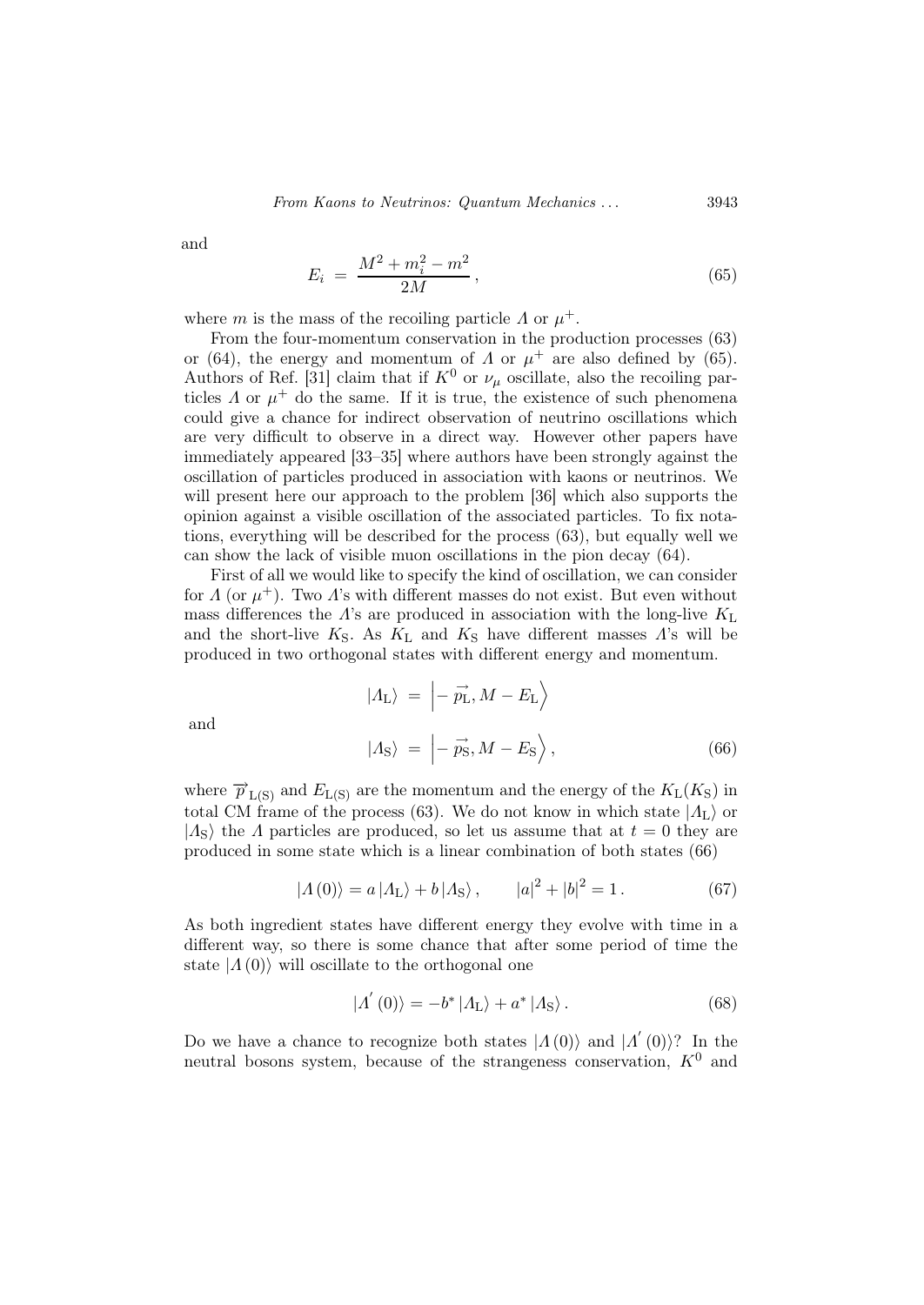$\overline{K}^0$  interact strongly in a completely different way and are easily distinguishable. Here we have the same particle  $\Lambda$  with only one decay width  $\Gamma_{\Lambda}$ . In spite of that, in principle we can distinguish  $|A(0)\rangle$  from  $|A'(0)\rangle$  but in a much more sophisticated way.  $\Lambda$ 's in both states will decay in the same way (mostly to  $p\pi^-$ ). But because two states  $|A_{L(S)}\rangle$  have slightly different momenta (in CM frame) also the angular distribution (e.g. for protons) will be slightly different. As two states  $|A(0)\rangle$  and  $|A'(0)\rangle$  are various mixtures of  $|A_{L(S)}\rangle$ , the angular distribution of the protons in CM frame which come from  $|A(0)\rangle$  or from  $|A'(0)\rangle$  will be different.

We can see that in principle both states (67) and (68) could be distinguished. But do we have anything which may be distinguished? In other words, if we have flux of  $\Lambda$ 's produced with kaons in the reaction (63), will their number in the state  $|\Lambda(0)\rangle$  or  $|\Lambda'(0)\rangle$  change with distance from the reaction point? For simplicity we will present the answer to this question in the plane wave language. We know that it is not precise, but the value of oscillation length obtained in this way is correct. The full wave packet approach, together with particle correlations (the EPR effect) will be presented in the next Section.

Let us assume that at  $t = 0$ , A's are produced in the pure state  $\ket{\Lambda(0)}$  (in the reaction (63), the coefficients  $a = b = 1/\sqrt{2}$ , but it is more transparent to leave them undefined). We will consider the production of  $\Lambda$ 's and the decay  $\Lambda \to p\pi^-$  together. The amplitude for  $\Lambda$  production and decay after a period of time  $t$  can be written in a form, where two indistinguishable ways of reaching the final state are added coherently [37]

$$
A\left(\Lambda \to p\pi^{-}\right) = A\left(\Lambda \to \Lambda_{\mathcal{L}}\right) e^{-i\left(m_{\Lambda} - i\frac{\Gamma}{2}\right)\tau_{\mathcal{L}}} A\left(\Lambda_{\mathcal{L}} \to p\pi^{-}\right) + A\left(A \to \Lambda_{\mathcal{S}}\right) e^{-i\left(m_{\Lambda} - i\frac{\Gamma}{2}\right)\tau_{\mathcal{S}}} A\left(\Lambda_{\mathcal{S}} \to p\pi^{-}\right), \quad (69)
$$

where  $A(\Lambda \to \Lambda_{L,S})$  are amplitudes for  $\Lambda$  production in the states  $|\Lambda_{L(S)}\rangle$ ,  $A (A_{L,S} \to p\pi^-)$  are decay amplitudes from both states,  $m \to n\pi^-$  and  $\Gamma$  are mass and decay width of the  $\Lambda$ . The different proper times which elapse in the  $\Lambda$ 's rest frames during the propagation are the crucial points in our discussion.

If we denote

$$
\frac{A\left(\Lambda_{\rm S} \to p\pi^{-}\right)}{A\left(\Lambda_{\rm L} \to p\pi^{-}\right)} = \eta_{\rm SL}
$$
\n
$$
= |\eta_{\rm SL}| e^{i\rho_{\rm LS}}, \quad a = |a| e^{i\varphi_a}, \quad b = |b| e^{i\varphi_b}, \tag{70}
$$

the probability for  $\Lambda$  production and decay from the initial state  $|\Lambda(0)\rangle$  can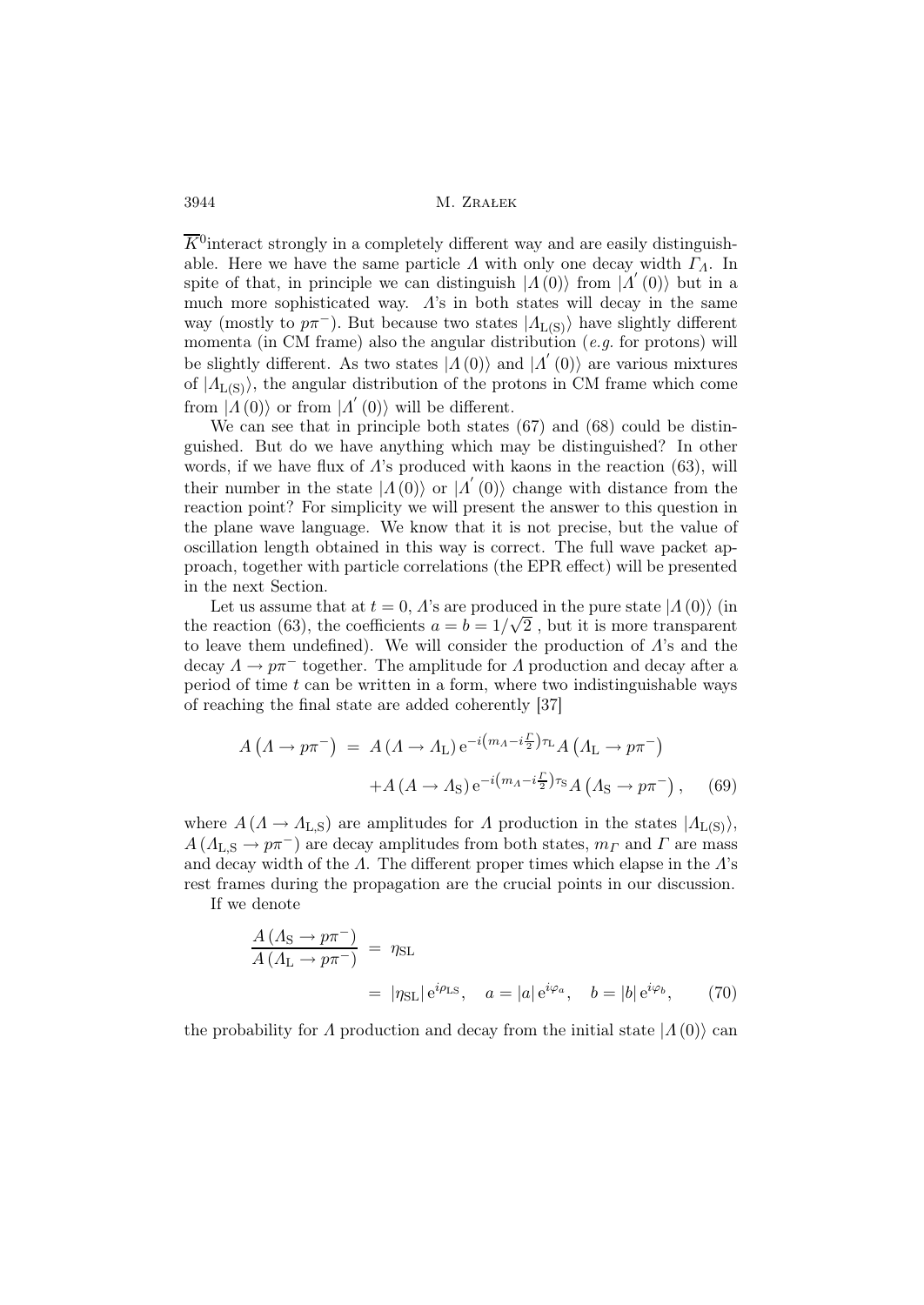be written

$$
P(A \to p\pi^{-}) = |A(A \to p\pi^{-})|^2 = |A(A_{\text{L}} \to p\pi^{-})|^2
$$
  
 
$$
\times \{|a|^2 e^{-\Gamma \tau_{\text{L}}} + |b|^2 |\eta_{\text{SL}}|^2 e^{-\Gamma \tau_{\text{S}}}
$$
  
 
$$
+ 2 |ab \eta_{\text{LS}}| e^{-\frac{1}{2}(\tau_{\text{L}} + \tau_{\text{S}})\Gamma} \cos [m_A(\tau_{\text{L}} - \tau_{\text{S}}) + \varphi_b + \rho_{\text{LS}} - \varphi_a] \}.
$$
  
(71)

The oscillation can possibly arise from the term  $m_A(\tau_L - \tau_S)$ . If instead of  $\Lambda$  we consider the production and decay of the initial kaon a similar formula would be obtained but with one, as we will see, crucial difference. As masses of  $K_L - K_S$  bosons are different, the oscillation factor is equal to  $m<sub>L</sub> \tau<sub>L</sub> - m<sub>S</sub> \tau<sub>S</sub>$ .

How to calculate the proper times? They are measured in different Lorentz frames, in the rest frames of  $\Lambda_{\rm L}$  and  $\Lambda_{\rm S}$ . The basic principle of quantum mechanics — the superposition principle — tells that we can add two states at the same time

$$
|\Psi(t)\rangle = |\varphi_1(t)\rangle + |\varphi_2(t)\rangle. \tag{72}
$$

In the position representation we add wave functions

$$
\langle \vec{x} | \Psi(t) \rangle = \langle \vec{x} | \varphi_1(t) \rangle + \langle \vec{x} | \varphi_2(t) \rangle \tag{73}
$$

in the same position  $\vec{x}$  and at the same time t. It means that the proper times are not suitable variables. We have to add wave function at the same point  $(\vec{x}, t)$  of the same Lorentz system. It is necessary to transform  $\tau_L$  and  $\tau_{\rm S}$  to the same common frame. The CM frame for the whole  $\pi^-p \to \Lambda^0 K^0$ process is the most convenient in this place.

For convenience, we consider only "the one dimensional" problem  $\vec{x} = (x, 0, 0)$ . Then Lorentz transformations between the rest frames for  $\Lambda_{\text{L(S)}}$  and the CM frame are given by

$$
\tau_{\rm L} = \gamma_{\rm L} (t - \beta_{\rm L} x), \xi_{\rm L} = \gamma_{\rm L} (x - \beta_{\rm L} t),
$$
  

$$
\tau_{\rm S} = \gamma_{\rm S} (t - \beta_{\rm S} x), \xi_{\rm S} = \gamma_{\rm S} (x - \beta_{\rm S} t),
$$

and

where

$$
\gamma_{L,S} = \frac{E_{L,S}}{m_A}, \quad \beta_{L,S} = \frac{p_{L,S}}{E_{L,S}}.
$$
\n(74)

At the beginning  $t = 0, x = 0$ , and two "ingredients" of the  $\Lambda$  particle,  $\Lambda_{\rm L}$ and  $\Lambda_{\rm S}$  are created at  $\tau_{\rm L} = \tau_{\rm S} = 0$  and  $\xi_{\rm L} = \xi_{\rm S} = 0$ . But particles in two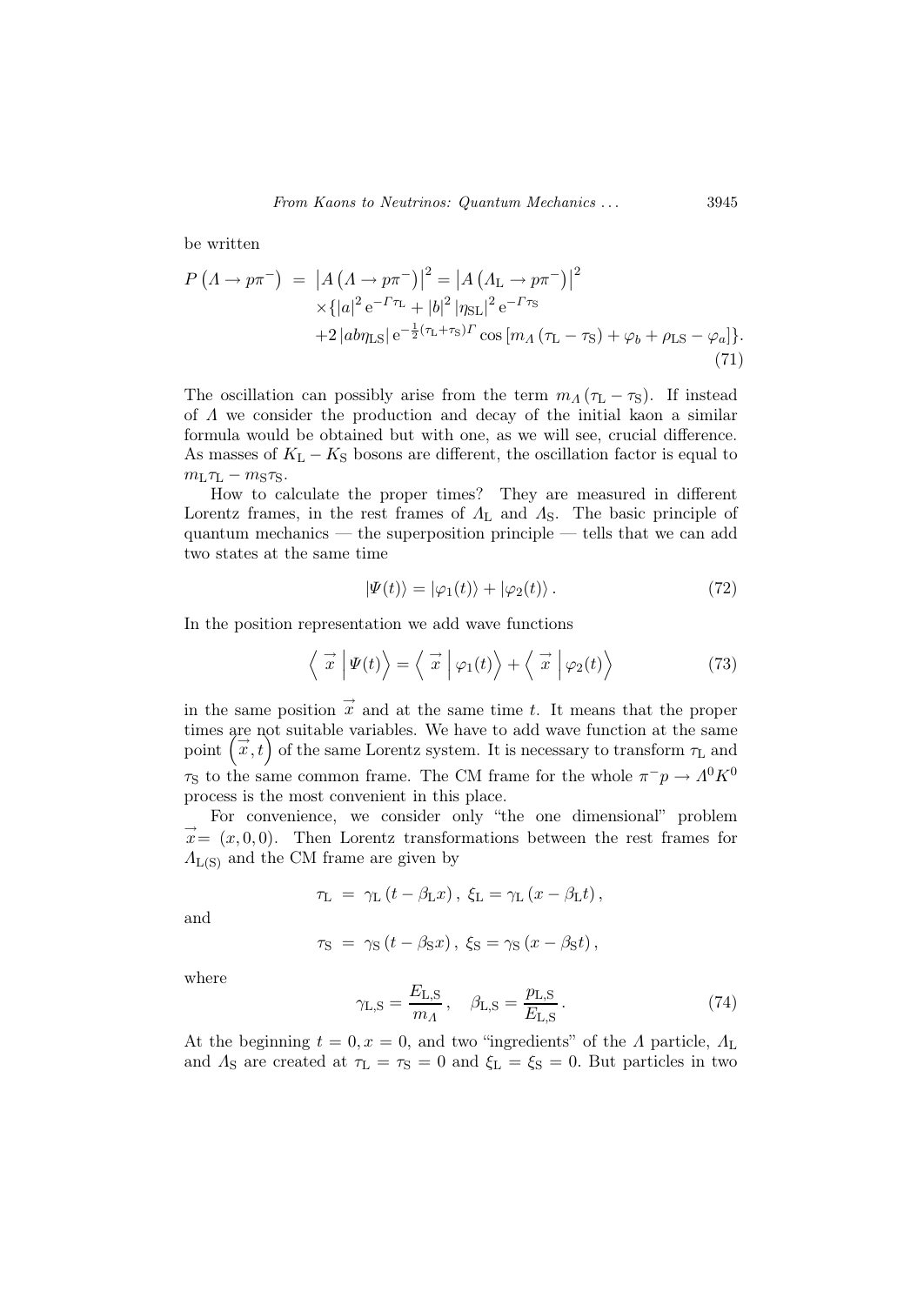

Fig. 3. Relation between CM frame for the production process  $\pi^- p \to K^0 \Lambda^0$  and the two rest frames for the  $\Lambda_{\rm L}$  and  $\Lambda_{\rm S}$  which move with different speeds. In classical mechanics for  $t > 0$  the  $\Lambda_{\rm L}$  and  $\Lambda_{\rm S}$  are in different points.

states  $\Lambda_{\rm L}$  and  $\Lambda_{\rm S}$  have different speeds and after time t they are in different points in the CM frame (see Fig. 3).

In classical mechanics, for point particles, it is impossible to have a situation that two particles which were born in the same point and at the same time but moving with different speeds would be still in the same, common points at the same time later (Fig. 3). Accordingly to our previous statement (Eq. (73)) such particles will not interfere for any time  $t > 0$ . But in QM particles are described by wave packets (in the limiting case-plane waves). We do not know at what place the particle was born inside the wave packet and what was the speed of it (see Fig. 4). It is not strange that different parts of two wave packets still interfere. Inside wave packets, energy and momentum are distributed in agreement with QM prescriptions and it is not a surprise that they can be not conserved [32].



Fig. 4. The same as in Fig. 3, but in quantum mechanics where the  $\Lambda_{\rm L}$  and  $\Lambda_{\rm S}$ particles are described the wave packets. Even if the centres of the wave packets at the same time are in different points (like for classical particle in Fig. 3) the two states for  $\Lambda_{\rm L}$  and  $\Lambda_{\rm S}$  may interfere. The interference will be possible if the two wave packets overlap.

As we remember, in the wave packet approach, to find the probability as a function of position it is not necessary to assume any relation between  $t$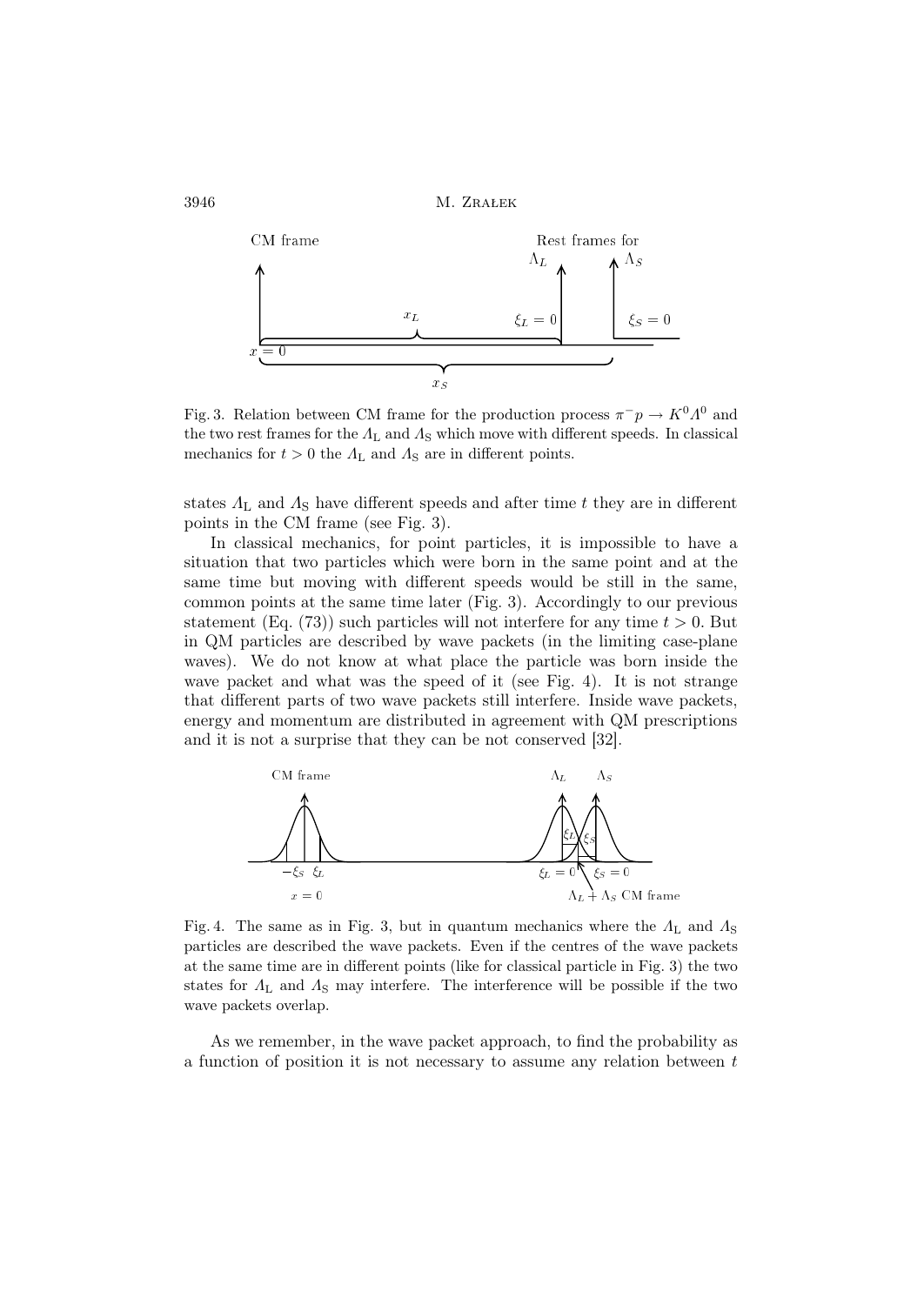and  $x$ . We simply integrate over t [36]. It is possible, however, to find such a relation between  $t$  and  $x$  that the oscillation length, which we obtain in this frame, will be (to the first order) the same as in a proper wave packet approach. Such a frame was found [35]. It is the CM frame for  $\Lambda_{\rm L}$  and  $\Lambda_{\rm S}$ , where their momenta are opposite  $p_L^* = -p_S^*$  (see Fig. 4). The velocity  $\beta$  of the origin of  $\Lambda_{\rm L} - \Lambda_{\rm S}$  center of mass frame in the laboratory system can be easily found from the relation

$$
\gamma (p_{\rm L} - \beta E_{\rm L}) = p_{\rm L}^* = -p_{\rm S}^* = -\gamma (p_{\rm S} - \beta E_{\rm S}), \qquad (75)
$$

so

$$
\beta = \frac{p_{\rm L} + p_{\rm S}}{E_{\rm L} + E_{\rm S}} = \frac{E_{\rm L} - E_{\rm S}}{p_{\rm L} - p_{\rm S}}.\tag{76}
$$

Then the movement of the origin of the  $Λ<sub>L</sub> - Λ<sub>S</sub>$  CM frame in our laboratory system is described by the obvious relation

$$
x = \beta t \tag{77}
$$

with  $\beta$  given by Eq. (76).

Using this classical relation Eq. (77), the proper times  $\tau_{\text{L}}$  and  $\tau_{\text{S}}$  (from Eq.  $(74)$  are given by

$$
\tau_{\rm L} = \gamma_{\rm L} \left( \frac{1}{\beta} - \beta_{\rm L} \right) x,
$$
  

$$
\tau_{\rm S} = \gamma_{\rm S} \left( \frac{1}{\beta} - \beta_{\rm S} \right) x
$$
 (78)

and taking Eqs (74) and (76) we have [35]

$$
\tau_{\rm L} - \tau_{\rm S} = x \left[ \gamma_{\rm L} \left( \frac{1}{\beta} - \beta_{\rm L} \right) - \gamma_{\rm S} \left( \frac{1}{\beta} - \beta_{\rm L} \right) \right] = 0 \tag{79}
$$

and the oscillation length (Eq. (71)) is infinitely large. If we calculate, in a analogous frame, the oscillation factor for kaons we obtain [35]

$$
m_{\rm L}\tau_{\rm L} - m_{\rm S}\tau_{\rm S} = m_{\rm L}\gamma_{K_{\rm L}} \left(\frac{1}{\beta_K} - \beta_{K_{\rm L}}\right) - m_{\rm S}\gamma_{K_{\rm S}} \left(\frac{1}{\beta_{\rm S}} - \beta_{K_{\rm S}}\right)
$$
  
= 
$$
\frac{m_{\rm L}^2 - m_{\rm S}^2}{p_{K_{\rm L}} + p_{K_{\rm S}}} = \frac{m_{\rm L} + m_{\rm S}}{p_{K_{\rm L}} + p_{K_{\rm S}}/2} = \frac{m_{\rm \Delta}m}{p} = \frac{\Delta m^2}{2p},
$$
(80)

which reproduces the well known result for the oscillation frequency (Eq.  $(6)$ )

$$
\Delta m t = \Delta m \frac{x}{v} = \frac{m \Delta m}{mv} x = \frac{\Delta m^2}{2p} x. \tag{81}
$$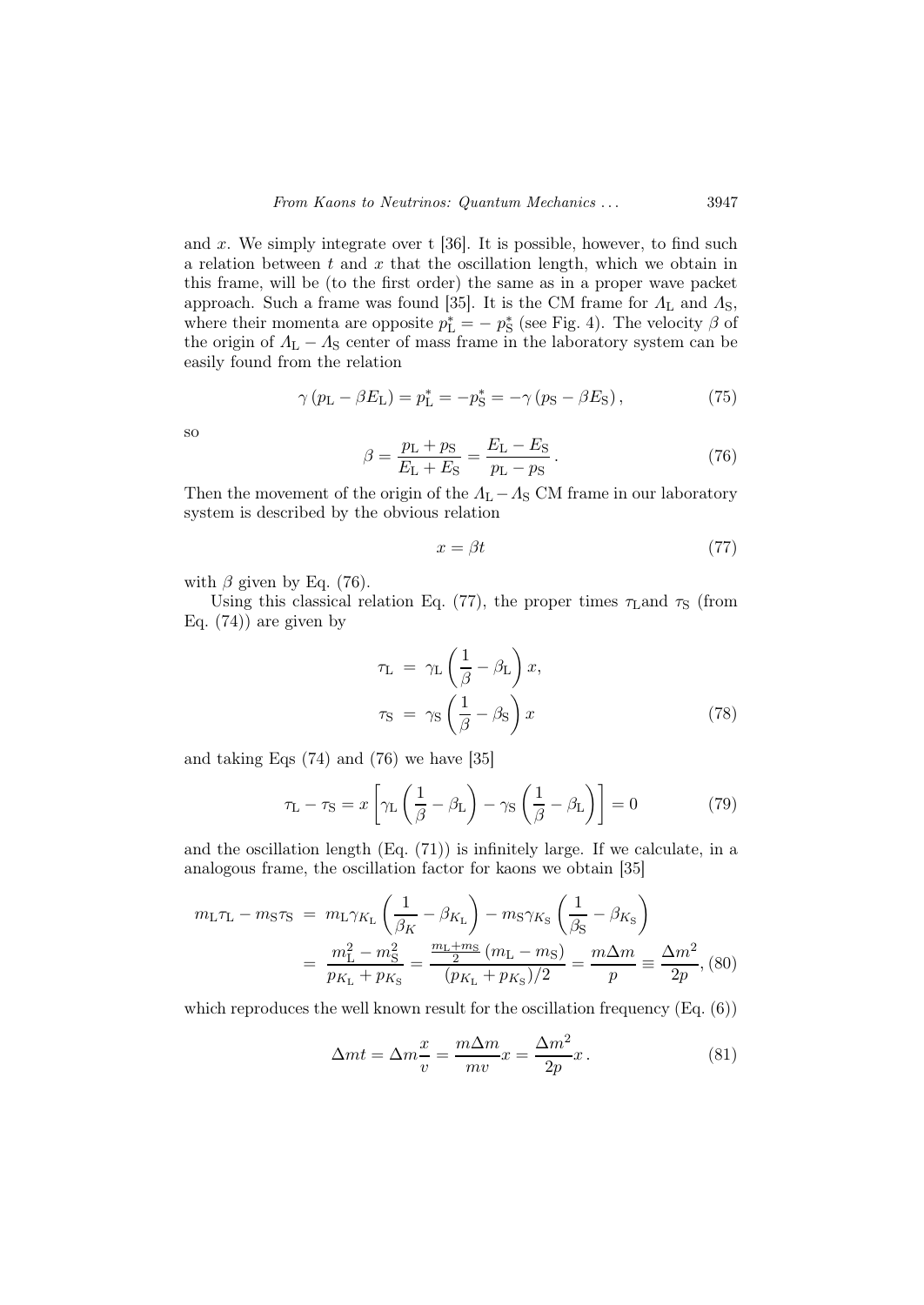The relations (79) and (80) which characterize the oscillation length are obtained in this special Lorentz frame. In other frames, these results are correct only to first order in  $\Delta m$ . Instead of checking the dependence of the oscillation length on the Lorentz frame, in the next Section we will present the more complete wave packet approach. Here we have found that the oscillation length of particles recoiling against mixed states is very large. It means that even if we consider the oscillation of such particles ( $\Lambda$  or  $\mu$ ) separately, without connection to kaons or neutrinos it is impossible to observe such oscillations on any acceptable terrestrial distance. Now we consider the oscillation of both particles ( $\Lambda$  and  $\overline{K}$  or  $\mu$  and  $\nu$ ) together.

#### 7. Correlations for two oscillating particles, EPR effect

Up to now we have considered the oscillation of one particle without taking into account possible correlations which may appear for two or more particles in the final states from which at least one oscillates in the traditional way. There are many such cases. Some of them, with one oscillating particle, have been discussed above  $(\pi^- p \to A^0 K^0 \text{ or } \pi^+ \to \mu^+ \nu_\mu)$ . There are also interesting processes with two oscillating bosons  $e.g. \ \Phi \to K^0 \overline{K}^0$ ,  $\Psi(3770) \to D^0 \overline{D}{}^0$  or  $e^+e^- \to \Upsilon(4s) \to B^0 \overline{B}{}^0$ .

Let us describe the last of them. At  $t = 0$  the state of two bosons is a combination of states with definite masses

$$
\left|B^{0}\overline{B}^{0}\right\rangle_{t=0} = \sum_{a,b} \eta_{ab} R_{Ba} R_{\overline{B}b} \left|B_{a} B_{b}\right\rangle_{t=0},\tag{82}
$$

where  $R_{Ba}$  and  $R_{\overline{B}b}$  are elements of unitary matrix which describes the mixing. The momentum conservation in the production process gives altogether  $n (n + 1)/2$  independent momenta for all  $n^2$  pairs  $B_a B_b$ . Sometimes there are additional correlations between various mass states  $B_a$  and  $B_b$ in Eq. (82). If, for example, the  $B^0\overline{B}{}^0$  pairs are produced by the  $\Upsilon(4s)$ decay then the state  $|B^0\overline{B}{}^0\rangle$  must be totally antisymmetric [38,39] (since  $\Upsilon(4s)$  has intrinsic spin  $s = 1$  but B mesons are spinless, the B pair is in a p-wave). The factors  $\eta_{ab}$  in Eq. (71) are responsible for such correlations (see for details Ref. [36]).

Each state  $|B_{a(b)}\rangle$  is described by a wave packet which in the momentum representation is given by

$$
\left\langle a, \overrightarrow{p} \, \left| B_a \right\rangle_{t=0} = \int d^3 p \, \Psi_a \left( \overrightarrow{p}, \overrightarrow{p}_a, \sigma_p \right) \left| a, \overrightarrow{p} \right\rangle, \tag{83}
$$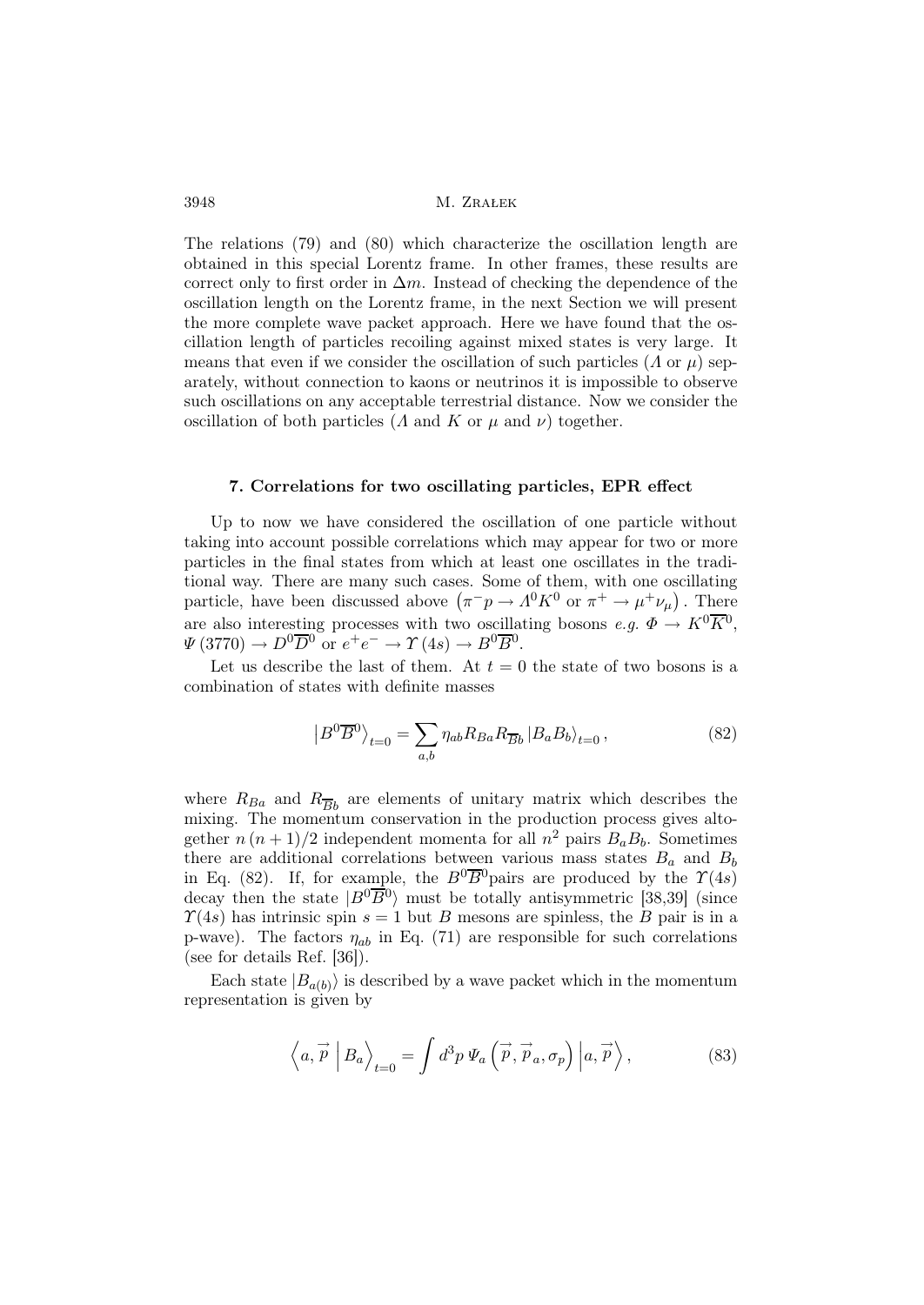where  $\Psi_a(\vec{p}, \vec{p}_a, \sigma_p)$  for simplicity is taken as the Gauss function

$$
\Psi_a\left(\vec{p}, \vec{p}_a, \sigma_p\right) = \frac{1}{\left[\sqrt{2\pi}\sigma_p\right]^{3/2}} \exp\left(-\frac{\left(\vec{p} - \vec{p}_a\right)^2}{4\sigma_p^2}\right),\tag{84}
$$

with  $\vec{p}_a$  — the average momentum and  $\sigma_p$  — the width of the distribution. After time t (taking into account the particle decay) the state  $|B_a\rangle$  will evolve into

$$
\begin{split} \left| B_{a} \right\rangle_{t=0} &\to \left| B_{a} \left( t \right) \right\rangle = \mathrm{e}^{-iHt} \left| B_{a} \right\rangle_{t=0} \\ &= \mathrm{e}^{-\frac{t}{2\tau_{a}}} \int d^{3}p \, \Psi_{a} \left( \vec{p}, \vec{p}_{a}, \sigma_{p} \right) \mathrm{e}^{-iE_{a}(\vec{p})t} \left| a, \vec{p} \right\rangle, \end{split} \tag{85}
$$

where  $\tau_a = \frac{1}{L}$  $\Gamma_a$  $(E_a(\vec{p}_a)/m_a)$  is the lifetime of the "a" particle in a chosen Lorentz frame.

The states  $|B_a(t)\rangle$  in the position representation will be given by

$$
|B_a(t)\rangle = e^{-\frac{t}{2\tau_a}} \int d^3x \, \Psi_a\left(\vec{x}, t; \vec{v_a}, \sigma_{BP}\right) \left|a, \vec{x}\right\rangle, \tag{86}
$$

where  $\Psi_a(\vec{x},t;\vec{v_a},\sigma_{BP})$  is the Fourier transform of the momentum distribution (Eq. (84)) and is given by Eq. (25). Let us assume that two detectors are placed at points  $L_1$  and  $L_2$ . The detectors will measure the particles with beauty "1" and "2"  $(1, 2 = B^0, \overline{B}{}^0)$  respectively.

The states of the B mesons measured by the two detectors are defined by

$$
\left| B_1\left(\vec{L_1}\right) \right\rangle = \sum_c R_{1c} \int d^3x_1 \, \Psi_c \left(\vec{x_1} - \vec{L_1}, 0; \vec{v_c}, \sigma_{1D}\right) \left| c, \vec{x_1} \right\rangle, \tag{87}
$$

and

$$
\left| B_2\left(\vec{L_2}\right) \right\rangle = \sum_d R_{2d} \int d^3x_2 \, \Psi_d \left( \vec{x_2} - \vec{L_2}, 0; \vec{v_d}, \sigma_{2D} \right) \left| d, \vec{x_2} \right\rangle. \tag{88}
$$

Notations in Eqs (87) and (88) are similar to previously presented in Eq. (30).

We can find the amplitude for two oscillating particles in the same way as before (Chapter 3). Then the amplitude of the process where two particles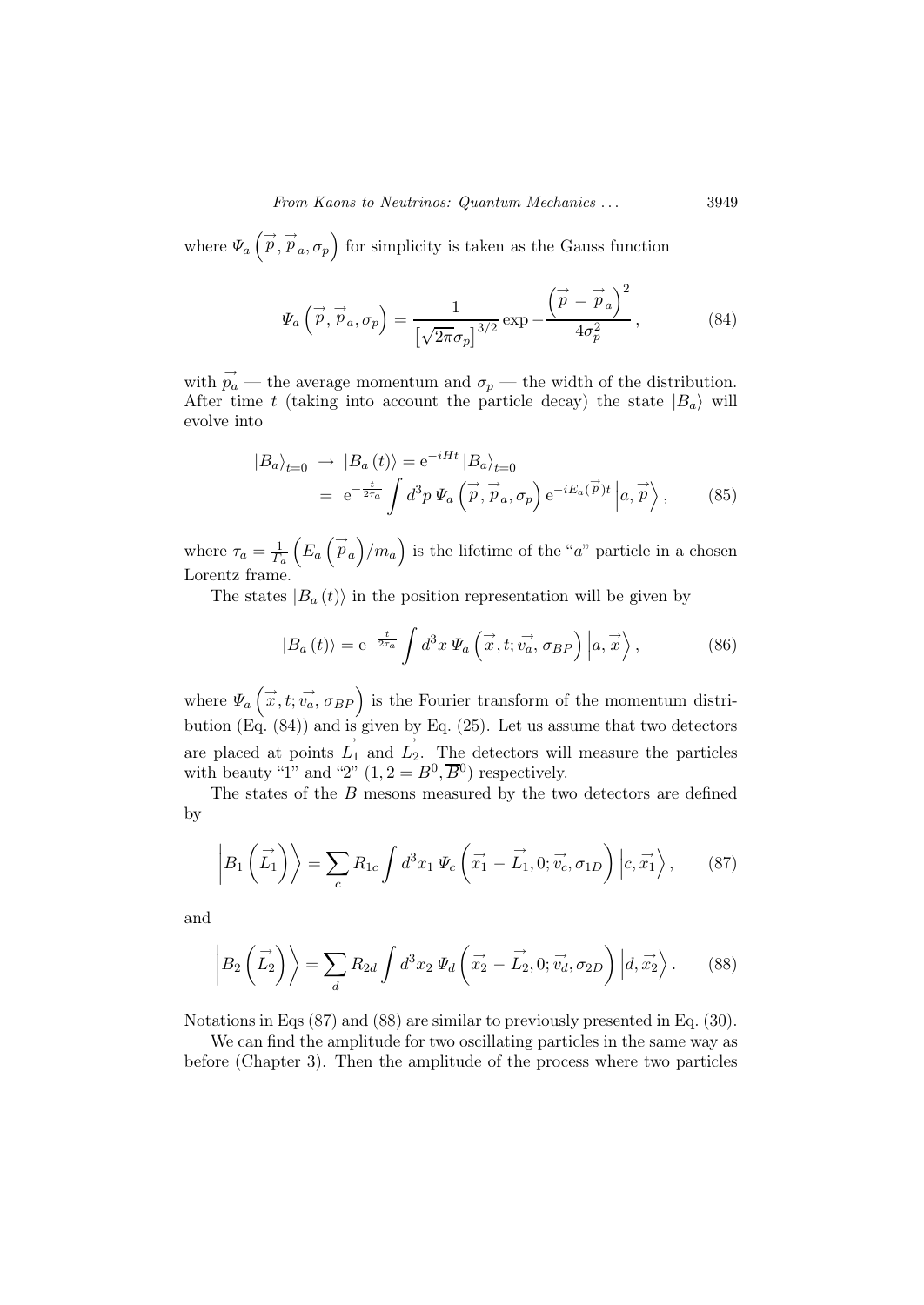$B^0$  and  $\overline{B}{}^0$  produced at  $t = 0$  at point  $\overrightarrow{x} = 0$  are detected as particles with beauty "1" ("2") at point  $L_1(L_2)$  at  $t = t_B(t_{\overline{B}})$ , is the following

$$
A_{B^0 \to B_1, \overline{B^0} \to B_2}(\overrightarrow{L_1}, t_B; \overrightarrow{L_2}, t_{\overline{B}}) = \left\langle B_1(\overrightarrow{L_1}), B_2(\overrightarrow{L_2}) \middle| B^0(t_B), \overline{B}^0(t_{\overline{B}}) \right\rangle
$$
  
\n
$$
= N \sum_{a,b} R_{1a}^* R_{Ba} R_{2b}^* R_{Bb} \eta_{ab} \exp \left\{ -\frac{1}{2} \left( \frac{t_B}{\tau_a} + \frac{t_{\overline{B}}}{\tau_b} \right) \right\}
$$
  
\n
$$
\times \exp \left\{ -i \left( E_a t_B - \overrightarrow{p_a} \overrightarrow{L_1} \right) - i \left( E_b t_{\overline{B}} - \overrightarrow{p_b} \overrightarrow{L_2} \right) \right\}
$$
  
\n
$$
\times \exp \left\{ -\frac{\left( \overrightarrow{L_1} - \overrightarrow{v_a} t_B \right)^2}{4\sigma_B} - \frac{\left( \overrightarrow{L_2} - \overrightarrow{v_b} t_{\overline{B}} \right)^2}{4\sigma_{\overline{B}}} \right\},
$$
(89)

with the normalization factor

$$
N = \left[\frac{4\sigma_{1D}\sigma_{2D}\sigma_{BP}\sigma_{\overline{BP}}}{\sigma_{B}\sigma_{\overline{B}}}\right]^{1/2},\tag{90}
$$

and the effective total widths

$$
\sigma_B = \sqrt{\sigma_{1D}^2 + \sigma_{BP}^2}, \qquad \sigma_{\overline{B}} = \sqrt{\sigma_{2D}^2 + \sigma_{\overline{BP}}^2}.
$$
 (91)

The amplitude (89) can be used in various situations. If we apply the formula (89) to the description of the EPR effect in the  $\Upsilon(4s) \rightarrow BB$  decay (Refs [38,39]), the collapse of the BB wave function is included in a natural way. Our approach is an alternative to the amplitude description (Refs [38,39]) and, in case of particle mixing, takes into account the EPR correlations in a much more transparent way (see Ref. [36] for detail).

The formula (89) can also be used for the  $\mu\nu_{\mu}$  pair "oscillation" from the  $\pi \to \mu \nu_{\mu}$  decay. In this case only one particle, the neutrino, mixes. Then, in the application of Eq. (89) to our present purpose, we have to take one diagonal mixing matrix (e.g.  $R_{2b} = \delta_{2b}$ ,  $R_{\overline{B}b} = \delta_{\overline{B}b}$ ) and  $\eta_{ab} = \delta_{ab}$ . Usually neutrinos are considered as stable or very long living particles. Let us also assume that the "oscillation" of the muons is measured on a distance much shorter than their decay length. Then both factors in Eq. (89), which are responsible for particle decay, may be neglected. In such circumstances, the probability that neutrinos produced as  $\nu_{\mu} = \alpha$  type together with muons at  $\vec{x} = 0$  are observed as a  $\beta$ -type neutrino at distance  $L_{\nu}$  and the muons at distance  $L_{\mu}$ , after integrating over times is given by (for details see Ref. [36]),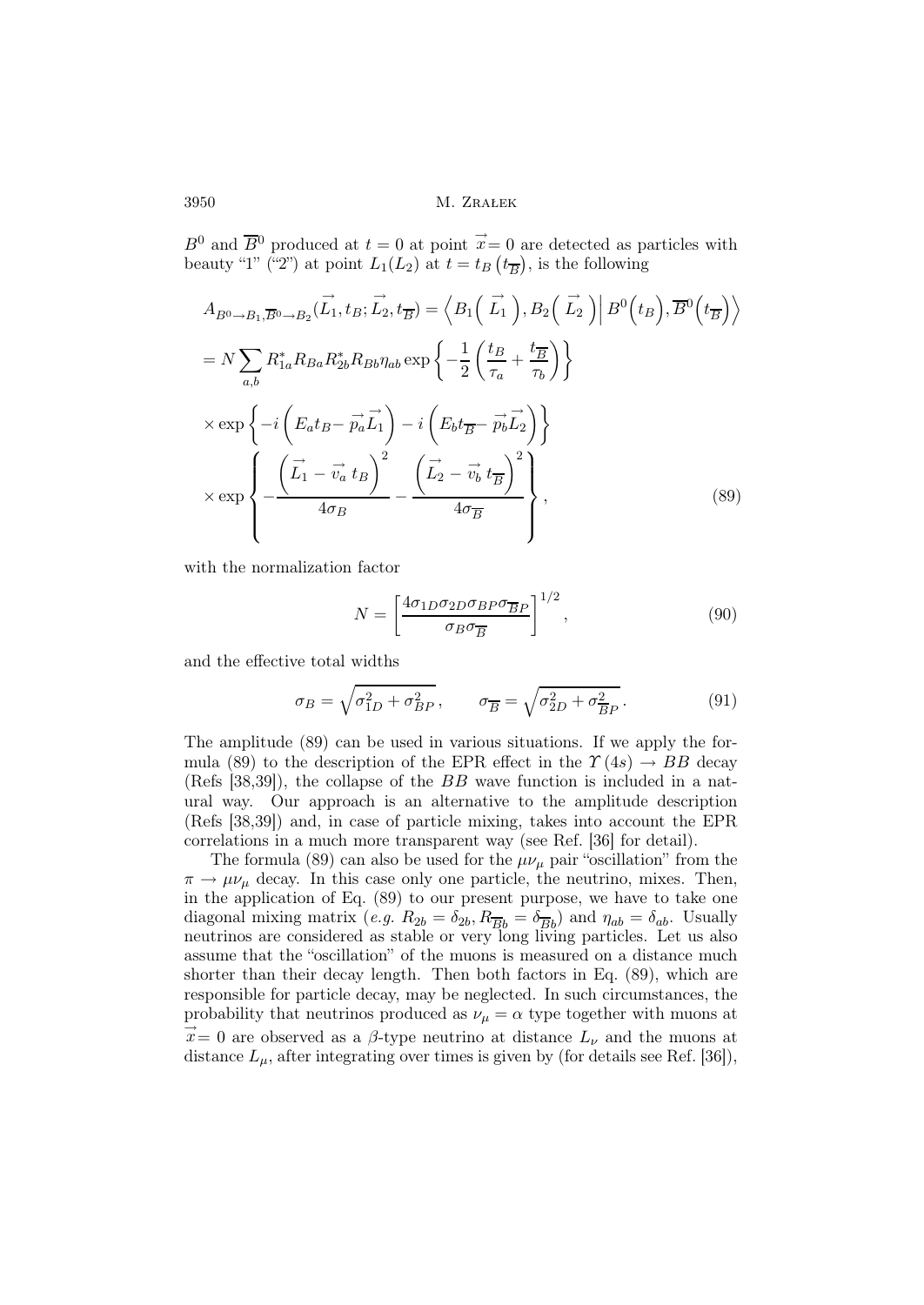$$
P_{\beta\alpha} (L_{\mu}, L_{\nu}) = \left[ \sum_{a} \frac{U_{\alpha a}}{v_{\mu a} v_{\nu a}} \right]^{-1} \sum_{ab} \sqrt{\frac{4}{\left( v_{\mu a}^{2} + v_{\mu b}^{2} \right) \left( v_{\nu a}^{2} + v_{\nu b}^{2} \right)}}
$$
  
× $U_{\beta b} U_{\alpha b}^{*} U_{\beta a}^{*} U_{\alpha a} \exp - 2\pi i \left( \frac{L_{\mu}}{L_{ab}^{\mu \text{ osc}}} \right) \exp - \left( \frac{L_{\mu}}{L_{ab}^{\mu \text{ coh}}} \right)^{2} \exp - \left( \frac{\sigma_{\mu x}}{L_{ab}^{\mu \text{ osc}}} \right)^{2} N_{ab}^{\mu}$   
× $\exp - 2\pi i \left( \frac{L_{\nu}}{L_{ab}^{\nu \text{ osc}}} \right) \exp - \left( \frac{L_{\nu}}{L_{ab}^{\nu \text{ coh}}} \right)^{2} \exp - \left( \frac{\sigma_{\nu x}}{L_{ab}^{\nu \text{ osc}}} \right)^{2} N_{ab}^{\nu}.$  (92)

The oscillation  $(L_{ab}^{\mu \text{ osc}})$  and coherence  $(L_{ab}^{\mu \text{ coh}})$  lengths, and the factor  $N_{ab}^{\mu}$ The oscillation  $(L_{ab}^L)$  and concretice  $(L_{ab}^L)$  lengths, and the factor  $N_{ab}$  for muons are (for neutrinos the appropriate expressions are similar)

$$
L_{ab}^{\mu \text{ osc}} = 2\pi \left[ (E_{\mu a} - E_{\mu b}) \frac{v_{\mu a} + v_{\mu b}}{v_{\mu a}^2 + v_{\mu b}^2} - (p_{\mu a} - p_{\mu b}) \right]^{-1}, \quad (93)
$$

$$
L_{ab}^{\mu \text{coh}} = 2\sigma_{\mu x} \left( \frac{v_{\mu a}^2 + v_{\mu b}^2}{(v_{\mu a} - v_{\mu b})^2} \right)^{1/2}, \qquad (94)
$$

and

$$
N_{ab}^{\mu} = 4\pi^2 \frac{(E_{\mu a} - E_{\mu b})^2 \left(v_{\mu a}^2 + v_{\mu b}^2\right)}{\left[ \left(E_{\mu a} - E_{\mu b}\right) \left(v_{\mu a} + v_{\mu b}\right) - \left(p_{\mu a} - p_{\mu b}\right) \left(v_{\mu a}^2 + v_{\mu b}^2\right) \right]^2},\tag{95}
$$

where  $E_{\mu a(b)}, p_{\mu a(b)}$  and  $v_{\mu a(b)}$  are energy, momentum and velocity of the muon associated with the neutrino  $a(b)$ .

First of all, we can see from Eq. (92) that the muon oscillation disappears if we do not measure separately the neutrinos with flavour  $\beta$ . In such case the probability given by amplitude (92) is constant in  $L_{\mu}$  and  $L_{\nu}$  and can be normalized

$$
\sum_{\beta} P_{\beta\alpha} \left( L_{\mu}, L_{\nu} \right) = 1. \tag{96}
$$

But even if we measure the  $\beta$ -type neutrino, the muon oscillation will not be seen. We can prove this statement because we know precisely the muon oscillation length (Eq. (93)).

If we denote the difference between the masses of two neutrinos  $a$  and  $b$ , as

$$
m_a - m_b = \Delta m_{ab},\tag{97}
$$

the inverse of the oscillation length may be decomposed in powers of  $\Delta m_{ab}$ . For muons, the term proportional to the first power of  $\Delta m_{ab}$  vanishes, and

$$
(2\pi)\left(L_{ab}^{\mu\,\text{osc}}\right)^{-1} = -2\zeta^2\left(1 - v_a^2\right)p_a^{-1}\left(\Delta m_{ab}\right)^2 + \dots,\tag{98}
$$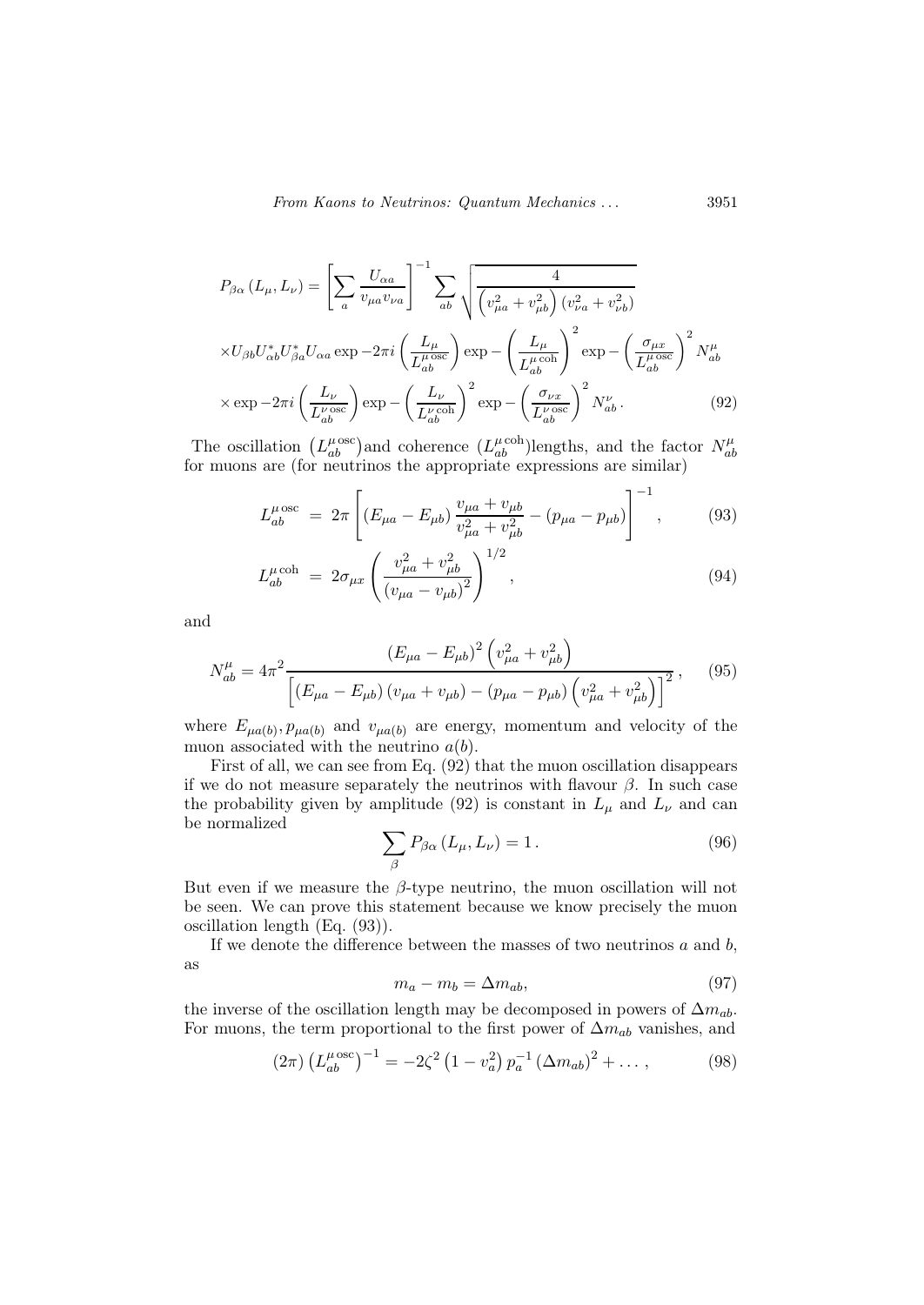where  $\zeta$  is the factor in the decomposition

$$
p_b = p_a \left( 1 + \zeta \left( \frac{\Delta m_{ab}}{p_a} \right) + \rho \left( \frac{\Delta m_{ab}}{p_a} \right)^2 + \dots \right),\tag{99}
$$

while for neutrinos there is

$$
(2\pi) \left(L_{ab}^{\nu \text{ osc}}\right)^{-1} = \frac{\Delta m_{ab}^2}{2p_a} + \dots \tag{100}
$$

and we reconstruct the previous formula for mixing particle oscillation length Eqs (12), (38).

From Eq. (98) it follows that  $L_{ab}^{\mu \text{ osc}}$  is very large and for the acceptable neutrino mass difference the muon oscillation length is much bigger than its decay length

$$
L_{ab}^{\mu \text{ osc}} \gg c\tau_{\mu} \approx 660 \text{m} \,. \tag{101}
$$

We can see that even if the neutrino and the muon are both measured, the oscillation of muon will not be observed. Taking into account opinions presented in the latest exchange of views [31–35] we agree with the statement that, in practice, oscillations of  $\mu$  or  $\Lambda^0$  particle are impossible to observe.

### 8. Summary

Let us briefly summarize the main results of this review paper

- $(i)$  Many conceptual difficulties arise in the plane wave approach to the particle oscillation problem. This approach gives us the shortest way to get the correct expression for the oscillation length, but it fails if we try to describe other aspects of the particle oscillation.
- $(ii)$  In real oscillation experiments neither energy nor momentum are the same for all eigenmass particles.
- $(iii)$  The wave packet approach

— gives the proper oscillation length  $L_{ab}^{\text{osc}}$ ,

— introduces the concept of the coherence length  $L_{ab}^{\text{coh}}$ , such that for distances greater than  $L_{ab}^{\text{coh}}$  the particle oscillation disappears,

— in the proper way, takes into account the fact that to observe oscillation, the sizes of particles source and detector must be much smaller than the oscillation length,

— gives a possibility to understand in a simple way the phenomenon, that a precise measurement of the detected particles momenta may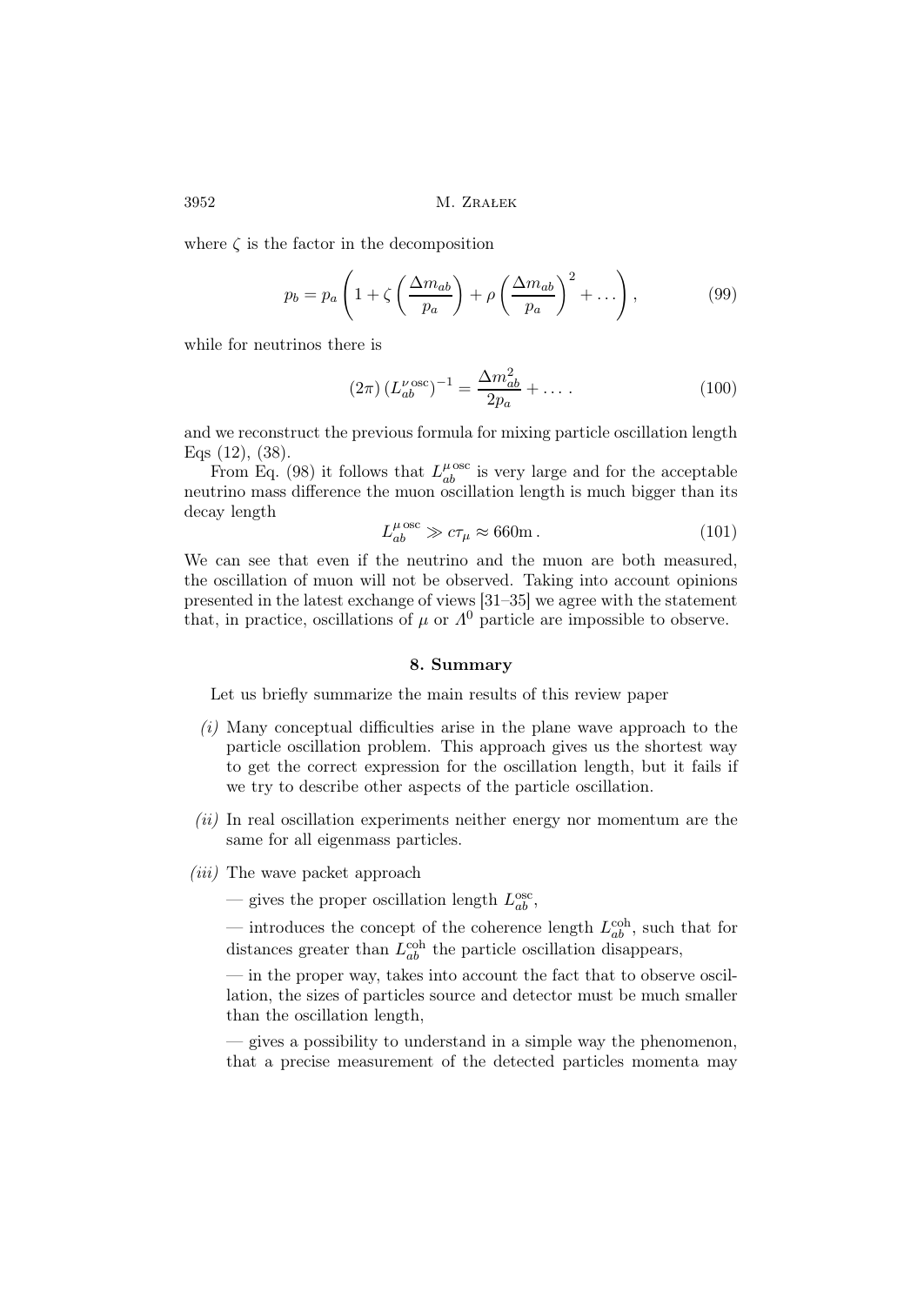restore the coherence between various eigenmass states and, as a consequence, the oscillation between particles,

— temporal and spatial distributions in the wave packet are correlated by the requirement, that particles are on mass shell. Independent distributions for time and space give a wave packet which does not satisfy the free particle wave equation.

- $(iv)$  A problem arises with the proper definition of the Fock space for flavour states. As a consequence, the defined probability currents for such states are not conserved. Then the calculated flavour changing probability is correct only to the first power of the mass difference  $\Delta m$ .
- $(v)$  The most adequate approach to particle oscillation is given by quantum field theory. It can be seen especially for neutrinos, which are "neither prepared nor observed", and only propagate between sources and detectors. In this approach

— production and detection processes are fully taken into account as in real experiments,

— physical quantities are expressed in terms of measured quantities, like momenta and energies of hadrons or charged leptons in the neutrino creation and detection processes,

— flavour states, which are not well defined, are not necessary to describe the oscillation process. Only the mass eigenstates and the elements of the mixing matrices may be used,

— it is clear in which circumstances the production and detection amplitudes can be factorized out and the separate oscillation probability be defined,

— the oscillation of non-relativistic particles can be described in the proper way.

- $(vi)$  We have specified the meaning of oscillation of particles which recoil against mixed states (as  $\Lambda$  in the process  $\pi^- p \to \Lambda^0 K^0$  or  $\mu$  in the decay  $\pi^+ \to \mu^+ \nu_\mu$ ). Even if we consider oscillations of such particles separately, without connection to kaons or neutrinos, it is impossible to observe these oscillations on acceptable terrestrial distances.
- (vii) We have found the general amplitudes which describe the oscillation of two particles in the final states. These amplitudes can be applied to

— description of the EPR correlations in decays like  $\Upsilon(4s) \rightarrow BB$  or  $\Phi \to KK$ , including the mysterious collapse of the wave function in a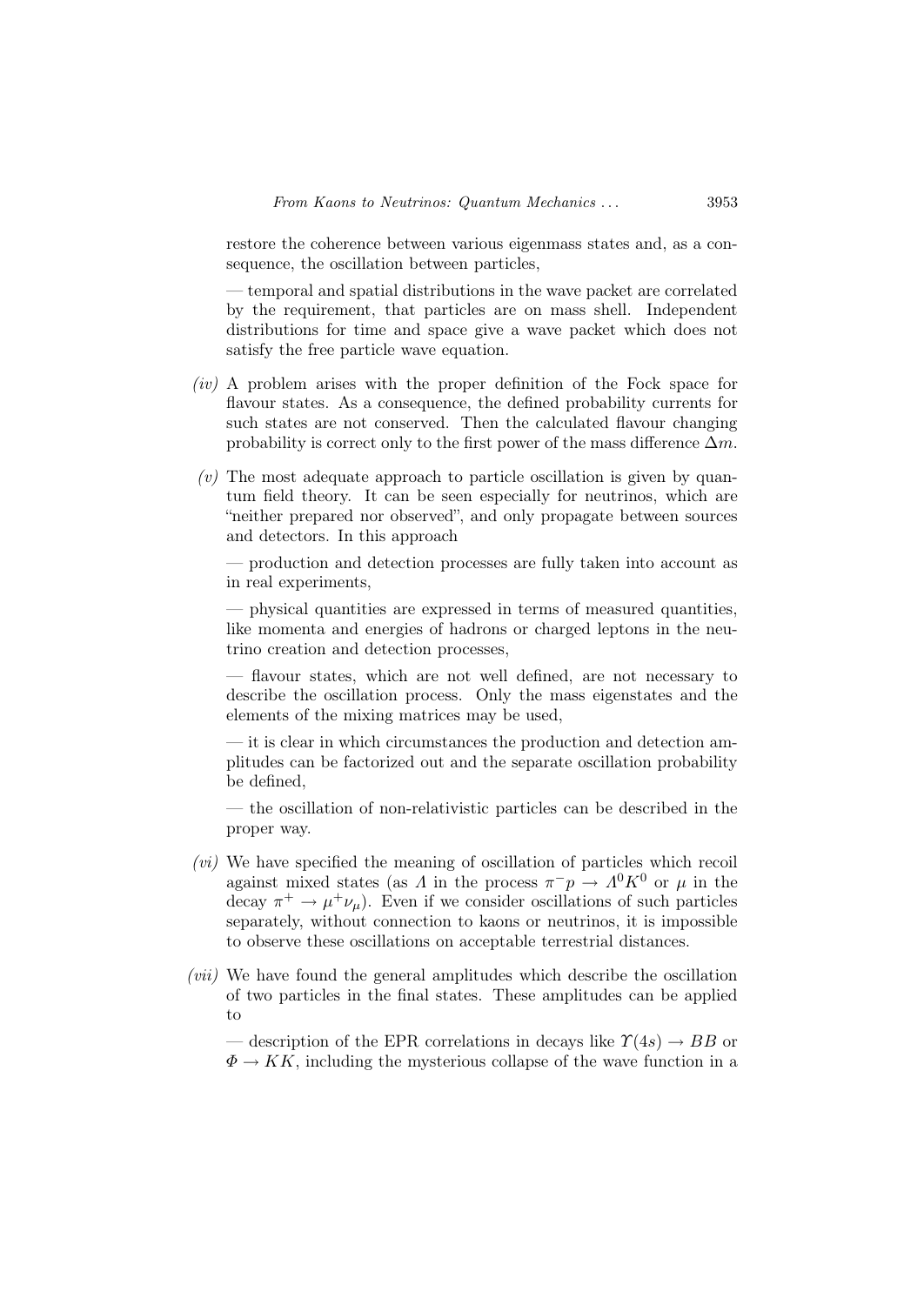natural way and giving the possibility to discuss the relativistic EPR correlations on distances longer than coherence lengths.

description of two particles oscillation from which only one has indeterminate mass like  $\Lambda K^0$  or  $\mu\nu_\mu$ . Oscillations of particles with known mass  $(e,q, \Lambda \text{ or } \mu)$  can be defined only if, in the same time, flavours of the unknown mass particles are measured  $(K^0$  or  $\nu_\mu$ ). In this case, however, the oscillation length of particles with determinate mass is very large, much larger than the particle decay length, which makes it impossible to observe their oscillation in practice.

I thank J. Sładkowski for valuable remarks and M. Czakon and J. Gluza for reading the text.

### REFERENCES

- [1] M. Gell-Mann, A. Pais, Phys. Rev. 97, 1387 (1995).
- [2] J.H. Christensen, J.W. Cronin, V.L. Fitch, R. Turlay, Phys. Rev. Lett. 13, 138 (1964).
- [3] B. Pontecorvo, Zh. Exp. Fiz. 33, 549 (1957).
- [4] Z. Maki, M. Nakagawa, S. Sakata, Prog. Theor. Phys. 28, 870 (1962).
- [5] V. Gribov, B. Pontecorvo, Phys. Lett. B28, 493 (1969); J.N. Bahcall, S. Frautschi, Phys. Lett. B29, 623 (1969); S. Eliezer, D.A. Ross, Phys. Rev. D10, 3088 (1974); S. Eliezer, A.R. Swift, Nucl. Phys. B105, 45 (1976); S.M. Bilenky, B. Pontecorvo, Phys. Lett. B61, 248 (1976); H. Fritzsch, P. Minkowski, Phys. Lett. B62 72 (1976); A.K. Mann, H. Primakoff, Phys. Rev. D15, 655 (1977).
- [6] R.H. Good et al., Phys. Rev. 124, 1223 (1961).
- [7] C. Geweniger et al., Phys. Lett. **B48**, 487 (1974); for the recent test see, for example R. Adler et al. (CPLEAR Collaboration), *Phys. Lett.* **B363**, 237 (1995); Phys. Lett. **B363**, 243 (1995); D. Buskulic et al. (ALEPH Collaboration),  $\hat{Z}$ . Phys. C75, 397 (1997).
- [8] B. Pontecorvo, Sov. Phys. JETP 26, 984 (1968); L. Wolfenstein, Phys. Rev. **D17**, 2369 (1978); *Phys. Rev.* **D20**, 2634 (1979); S.P. Mikheyev, A.Yu. Smirnov, Yad. Fiz. 42, 1441 (1985); Nuovo Cim. C9, 17 (1986); see also: J.N. Bahcall, Neutrino Astrophysics, ed. Cambridge University Press, Cambridge 1989; for the last data see: Superkamiokande Collaboration, hepex/9805021.
- [9] C. Athanassopoulos et al. (LSND), Phys. Rev. Lett. 75, 2650 (1995); Phys. Rev. Lett. 77, 3082 (1996); nucl-ex/9706006; for oscillation of atmospheric neutrinos see: Superkamiokande Collaboration, hep-ex/9803006,hep-ex/9805006; hep-ex/9807003.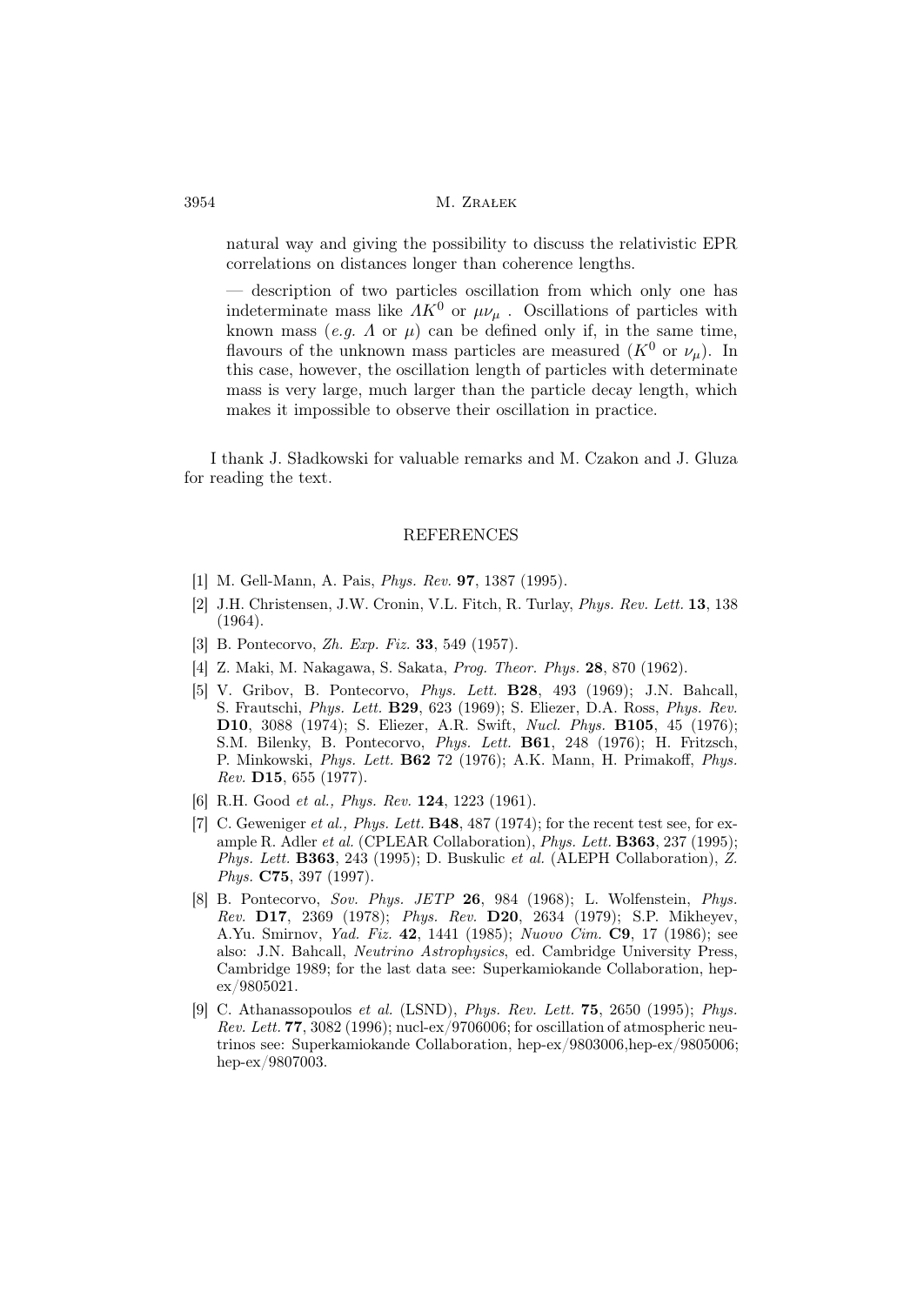- [10] V. Bargmann, Ann. Math. 59, 1 (1954); see also: A. Galindo,P. Pascual, Quantum Mechanics, Springer Verlag, 1990, p.288.
- [11] See for example: E.D. Commins, P.H. Bucksbaum, Weak Interaction of Leptons and Quarks, Cambridge University Press, Cambridge 1983, p.247; W.E. Burcham, M. Jobes, *Nuclear and Particle Physics*, Longmans, Harlow, UK 1995.
- [12] See for example: S.M. Bilenky, S.T. Petcov, Rev. Mod. Phys. 59, 671(1987); B. Kayser, F. Gibrat-Debu, F. Perrier, The Physics of Massive Neutrinos, World Scientific, Singapore 1988, p.10; R.N. Mohapatra, P.B. Pal, Massive Neutrinos in Physics and Astrophysics, World Scientific, Singapore 1991, p.156; T.P. Cheng, L.F. Li, Gauge Theory of Elementary Particle Physics, Clarendon Press, Oxford 1984, p.410.
- [13] B. Kayser, *Phys. Rev.* **D24**, 110 (1981).
- [14] R.G. Winter, Lett. Nuovo Cim. 30, 101 (1981); F. Boehm, P. Vogel, Physics of Massive Neutrinos, Cambridge Univ. Press,1992, p. 92; T. Goldman, LA-UR-96-1349,hep-ph/9604357.
- [15] K. Grotz, H.V. Klapdor, The Weak Interaction in Nuclear, Particle and Astrophysics, Adam Higler, Bristol 1990, p.296.
- [16] H. J. Lipkin, Phys. Lett. B348 (1995) 604.
- [17] Y. Grossman, H.J. Lipkin, *Phys. Rev.* **D55**, 2760 (1997).
- [18] B. Ancochea, A. Bramon, R. Munoz-Tapia, M. Nowakowski, Phys. Lett. B389, 149 (1996).
- [19] J. Rich, *Phys. Rev.* **D48**, 4318 (1993).
- [20] C. Giunti, C.W. Kim, J.A. Lee, U.W. Lee, *Phys. Rev.* **D48**, 4310 (1993).
- [21] C. Giunti, C.W. Kim, U.W. Lee, Phys. Rev. D44, 3635 (1991); C.W. Kim, A. Pevsner, Neutrinos in Physics and Astrophysics, Contemporary Concepts in Physics, vol. 8 ed. by H. Feshbach, Harwood Academic Chur, Switzerland, 1993.
- [22] C. Giunti, C.W. Kim, Phys. Rev. D58, 017301 (1998); hep-ph/9711363.
- [23] S. Nussinov, *Phys. Lett.* **B63**, 201 (1976).
- [24] K. Kiers, S. Nussinov, N. Weiss, Phys. Rev. D53, 537 (1996); K. Kiers, N. Weiss, Phys. Rev. D57, 3091 (1998); hep-ph/9710289.
- [25] S. Mohanty, hep-ph/9702428; hep-ph/9706328; hep-ph/9710284.
- [26] M. Blasone, G. Vitiello, Ann. Phys. (N.Y.) 244, 283 (1995); E. Alfinito, M. Blasone, A. Iorio, G. Vitiello, Acta Phys. Pol. 27B, 1493 (1996); hepph/9510213; M. Blasone, G. Vitiello, Ann. Phys. 244, 283 (1995), Erratum-Ann. Phys. 249, 363 (1996); hep-ph/9501263; M. Blasone, P.A. Henning, G. Vitiello, in Proceedings of Results and Perspectives in Particle Physics, La Thuile, Aosta Valley, March 1996; E. Sassaroli, hep-ph/9609476; hepph/9805480; M. Blasone, hep-ph/9810329; F. Fujii, Ch. Haba, T. Yabuki, hep-ph/9807266.
- [27] C. Giunti, C.W. Kim, U.W. Lee, *Phys. Rev.* **D45**, 2414 (1992).
- [28] W. Grimus, P. Stockinger, *Phys. Rev.* **D54**, 3414 (1996).